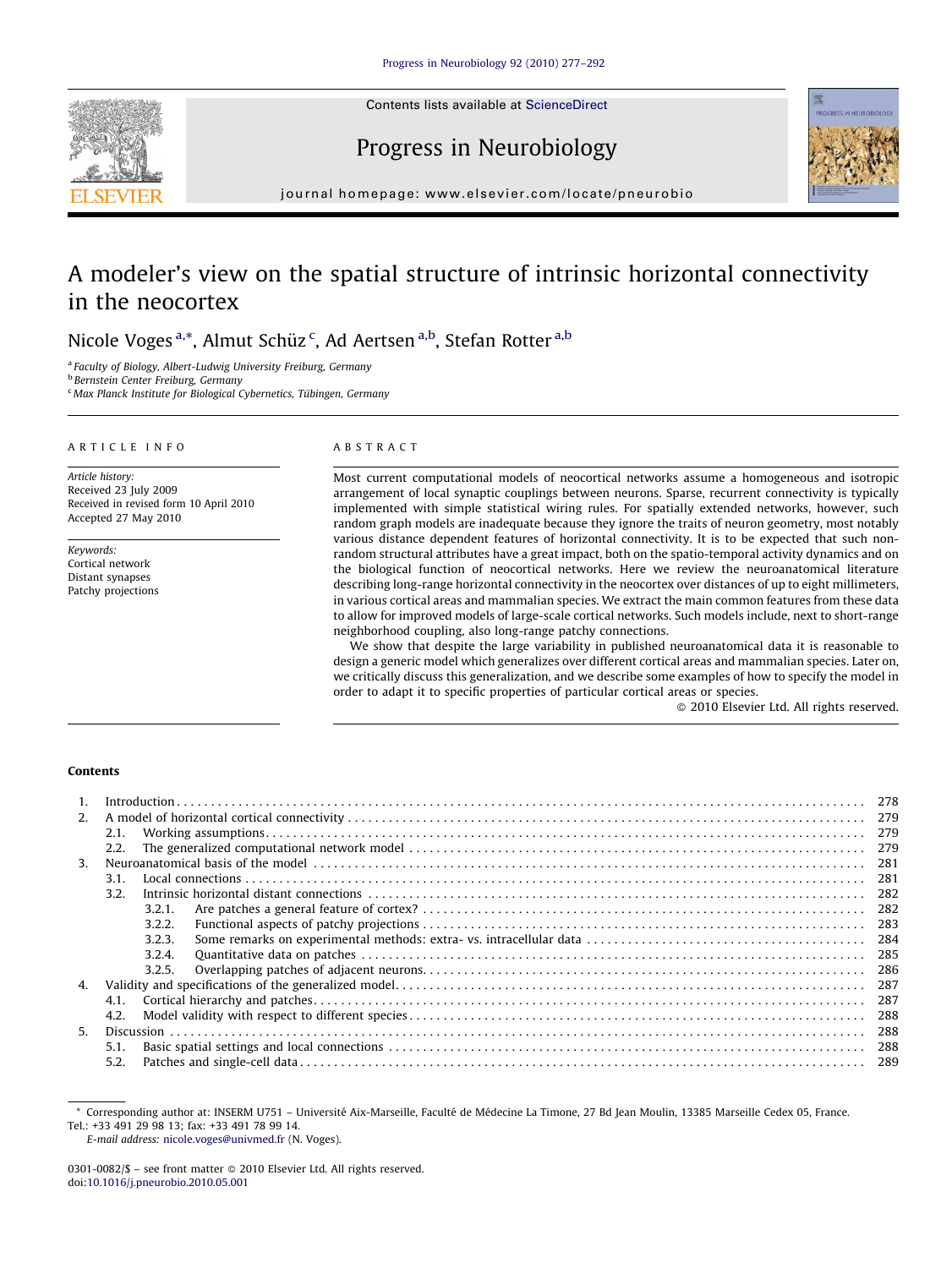<span id="page-1-0"></span>

## 1. Introduction

One of the basic questions in brain research is how to model the architecture of cortical networks. To simulate cortical network dynamics, one has to assume a concrete structural substrate. Obviously, this substrate depends on the scale of the model. On the one hand, there is the macroscopic scale, describing the connectivity between different cortical areas (e.g., [Hilgetag](#page-14-0) [et al., 2000](#page-14-0)). On the other hand, there is the smaller scale of networks that reside within one area. In the latter case, one has to describe the connectivity between individual cells located in a confined volume of brain tissue. This is the typical scale of many cortical network models, which mimick networks that are rather small and localized, with a volume in the order of a cubic millimeter (e.g., [Mehring et al., 2003; Kumar et al., 2008a\)](#page-15-0).

Here, we describe neuronal connections at the network level, and consider neurons located within one cortical area as constituents of a spatially extended network within that area. The basic idea is that the geometry of dendrites and axons determines the topology of those networks, i.e., we assume that a synapse is made wherever an axon of one neuron comes close enough to a dendrite of another [\(Hellwig, 2000; Kalisman et al.,](#page-14-0) [2003\)](#page-14-0). In addition to the neighborhood couplings between closely located neurons (local), we also include more distant (non-local) connections. Reviewing the neuroanatomical literature on horizontal connectivity in the neocortex, we identify and discuss important features that should be included in models of spatially embedded cortical networks. Accordingly, we propose an exemplary model describing the intrinsic horizontal connectivity. Note that we neither consider layer-specific and white matter connections, nor cell type specific links. Our aim is to devise a general framework that reflects the basic features of lateral connectivity in the neocortex, in particular distant connections beyond the local neighborhood of a neuron, and the feature that long-range connections established by pyramidal neurons tend to be organized in patches. The term 'patch' means that synapses established by a neuron or a group of neurons form spatial clusters, see Fig. 1, right and [Fig. 3.](#page-8-0) Complementary to this qualitative definition, a more quantitative one of spatially clustered projection patterns can be found in [Binzegger et al. \(2007\).](#page-14-0)

The neuroanatomical literature usually provides very specific data, validated for a certain experimental method applied in one cortical region and in one animal species. The data derived from different areas and species often shows large variations, and in most cases the reported number of measurements is too small to derive reliable statistics of the parameters in question. Moreover, there is considerable variability among different studies reporting on one area in the same species, or even in the data described within one study (see [Tables 1–4](#page-3-0)). A modeler, however, has a definite need for ascertained values (or plausible ranges of values), and is interested in statistical rules characterizing the structure of the network. This is what we call the ''modeler's perspective''. Confronted with an unknown degree of specificity in cortical connectivity, we summarize these sparse and highly variable anatomical data in terms of a qualitative description of the system, resulting in a generic model. To this end, we review the literature concerning horizontal cortical connectivity, compare data obtained with different experimental methods from distinct areas and species, and extract their common features. This allows us to come up with plausible assumptions on typical values, and to assess upper and lower bounds for the latter. Naturally, such an approach yields a model that characterizes key aspects of horizontal connectivity but cannot account for brain area- or species-specific details. Therefore, in a second step, we elaborate



Fig. 1. Network model comprising spatially embedded pyramidal neurons (black dots) with both local (red) and long-range (blue) connectivity. Surface view of a 2D sheet of neocortex. Neurons connected to the center neuron are represented by open blue circles. Left: Uniformly distributed distant projections. Right: Clustered long-range connectivity. Cyan disks represent patches.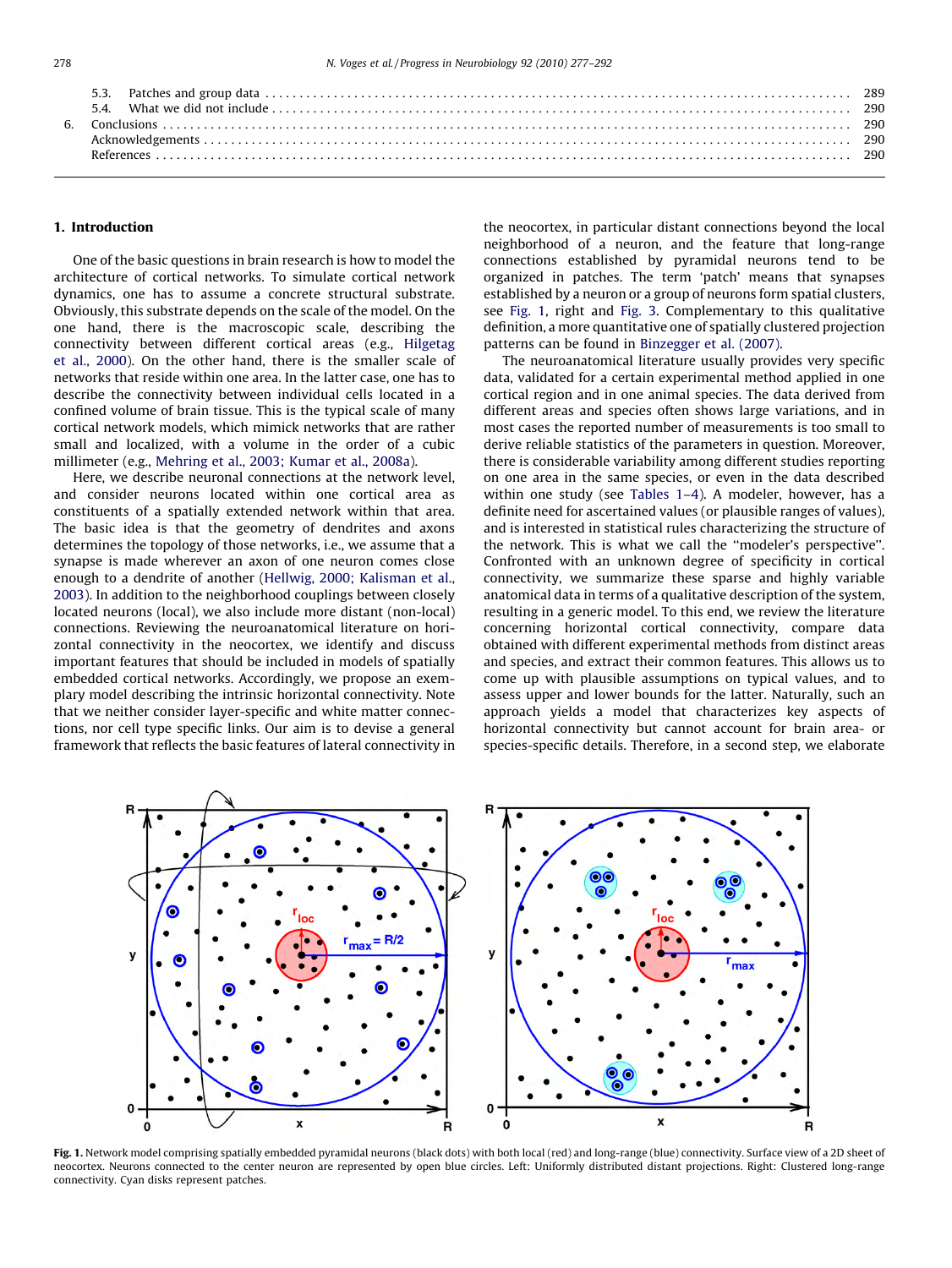<span id="page-2-0"></span>on our generalization: we depict some specificities, and suggest the appropriate modifications of the generalized model to adapt it to the details deemed important. This is the typical strategy of modeling: one starts with as simple a model as possible (capturing the essentials of the system in question), while more complex features are added only in additional steps.

Searching the literature for data on horizontal patchy connections in the neocortex, we encountered a number of very helpful reviews: [Levitt and Lund \(2002\)](#page-14-0) describe and compare the patchy connections in different areas and species, an issue that is also part of [Elston \(2007\)](#page-14-0) and [Douglas and Martin \(2004\)](#page-14-0). [Lewis et al. \(2002\)](#page-14-0) focus on the connectivity in the macaque prefrontal cortex with regard to the spatial distance of the connected neurons. Additionally, [Angelucci and Bressloff \(2006\),](#page-13-0) [Lund et al. \(2003\),](#page-15-0) Schmidt and Löwel (2002), and [Gilbert \(1992\)](#page-14-0) discuss this topic in relation to functional aspects of cortical connections in the visual cortex. These studies indicate that the spatial component of cortical connectivity indeed plays an important role for cortical function.

Previous models of cortical networks employed to understand cortical activity dynamics frequently assumed purely random connectivity (e.g., [van Vreeswijk and Sompolinsky, 1996, 1998;](#page-15-0) [Brunel, 2000](#page-15-0)), similar to random graphs (Erdős and Rényi, 1959). More realistic models of local cortical networks take the spatial domain into account: [Mehring et al. \(2003\)](#page-15-0) and [Kumar et al.](#page-14-0) [\(2008b\)](#page-14-0) consider distance dependent couplings between neurons co-located within the range of a cortical column. [Voges and](#page-15-0) [Perrinet \(2010\)](#page-15-0) showed that including distance dependent conduction delays induces significant changes in the dynamical phase space. The studies by [Kaiser and Hilgetag \(2004a,b\)](#page-14-0) provide further models of spatially embedded networks. Other, more abstract analyses of cortical connectivity, dealing with wiring optimization and scaling laws in the cortical network [\(Braitenberg,](#page-14-0) [2001; Karbowski, 2003; Chklovskii, 2004](#page-14-0)) ask questions like: What would be the model that minimizes the amount of wiring (total length of dendritic and axonal arborizations) combined with the most effective connectivity (minimal number of steps to connect any pair of neurons, the average shortest path length)? The smallworld network [\(Newman, 2003](#page-15-0)) provides an interesting nearoptimal solution [\(Sporns and Zwi, 2004; Buzsaki et al., 2004;](#page-15-0) [Bassett and Bullmore, 2006; DeLosRios and Petermann, 2007\)](#page-15-0), based on the assumption that most synapses are established locally, and that a rather limited number of long-range connections enable information transfer between distant neurons.

As the present study represents the view of a modeler, we start off in Section 2 with the development of our cortical network model. We list the prerequisites necessary to set up a spatially extended cortical network, and introduce the pertinent parameters. In Section [3](#page-4-0), we present a classification scheme of distance dependent connectivity in the cortex. Within this scheme, our focus on horizontal patchy connections is elucidated. We review the corresponding neuroanatomical literature, and extract the numerical values for our model parameters. In Section [4,](#page-10-0) we suggest some specific adjustments of the generic model devised in Section 2. Finally, we discuss our model in the light of the anatomical data presented in Sections [3 and 4.](#page-4-0)

## 2. A model of horizontal cortical connectivity

As suggested by its title, this article attempts to relate neuroanatomical findings on cortical connectivity specifically to a modeler's needs. For this reason we start with a presentation of our generalized model for horizontal connectivity in the cortex. The advantage of this procedure is that we define in advance which type of quantitative data is required, before diving into the details of neuroanatomical facts and findings. We first state the

requirements adopted for the development of the model, our working assumptions, and then present our model.

# 2.1. Working assumptions

Our aim is to come up with a model of intrinsic horizontal synaptic connections in the neocortex. Axons traveling through the white matter are not considered here. It is assumed that, based on axonal and dendritic ramifications, neuronal morphology defines network topology. For neurons embedded in physical space, this suggests distance dependent connectivity profiles [\(Chklovskii](#page-14-0) [et al., 2002; Kalisman et al., 2003; Hellwig, 2000\)](#page-14-0). Here, we discuss quasi two-dimensional domains with an area of approximately half a square centimeter. Thus, we consider a multiple of the one square millimeter that is thought to correspond in some locations to a functional column, studied in many network models (e.g., [Kumar et al., 2008a](#page-14-0)). This makes it necessary to capture the nonlocal connections of pyramidal cells, especially the distant patchy projection patterns.

In general, we take a statistical approach assuming random couplings, the probabilities of which are constrained by neuroanatomical data. Moreover, our viewpoint is influenced by additional considerations, particularly with respect to wiring economy. In our generic model, we assume (statistically) isotropic connectivity profiles that are identical for all neurons. On average, every neuron has the same number of incoming and outgoing synapses that are equally distributed among local and distant projection targets, respectively.

The current version of our model neglects the layered structure of the cortex, as well as any layer specific connectivity. Thus, we consider a planar sheet of neurons with all six cortical layers condensed into one. Alternatively, only a subset of layers is represented, e.g., layers 2/3. For possible modeling perspectives to relax this simplification by considering multiple layers, see [Krone](#page-14-0) [et al. \(1986\)](#page-14-0) and [Kremkow et al. \(2007\)](#page-14-0) for the primary visual cortex. Several excellent reviews describe the connectivity within and across cortical layers (e.g., [Thomson and Bannister, 2003;](#page-15-0) [Binzegger et al., 2004; Bannister, 2005](#page-15-0)).

#### 2.2. The generalized computational network model

We consider 80–85% of the neurons to be excitatory, all represented by pyramidal cells (but including spiny stellate cells) and 15–20% of the neurons to be inhibitory interneurons. These values have been found in cats (e.g. [Gabbott and Somogyi, 1986\)](#page-14-0), primates (e.g. [Braak and Braak, 1986; Jones et al., 1994](#page-14-0)), and rodents (e.g. [Peters et al., 1981; Beaulieu, 1993](#page-15-0)), possibly with a slight dependence on brain size (see [Hornung and De Tribolet,](#page-14-0) [1994\)](#page-14-0): the fraction of inhibitory neurons reported for rodents are at the lower end (around 15%). A first question is how to position pyramidal cells in space, at random or in a grid-like fashion? A similar question concerns the inhibitory interneurons: How to distribute them among the excitatory pyramidal cells? Based on earlier work [\(Voges et al., 2007\)](#page-15-0), we propose to distribute pyramidal cells randomly and independently with uniform density, but to place the interneurons on jittered grid positions. Doing so keeps the interneurons at a minimum distance, whereas pyramidal cells may sit on top of each other. This projection artefact must be expected as a direct consequence of our 2D layout.

In any concrete realization of a model network, the number N of neurons we can handle for numerical or combinatorial network analysis is limited, due to computational constraints. This forces us to accept neuron densities far below any realistic value. For example, in the brain of the mouse, there are about 90,000 neurons per cubic millimeter of cortical tissue (Schü[z and Palm, 1989](#page-15-0)). A square patch of mouse cortex of side length  $R = 8$  mm (see below)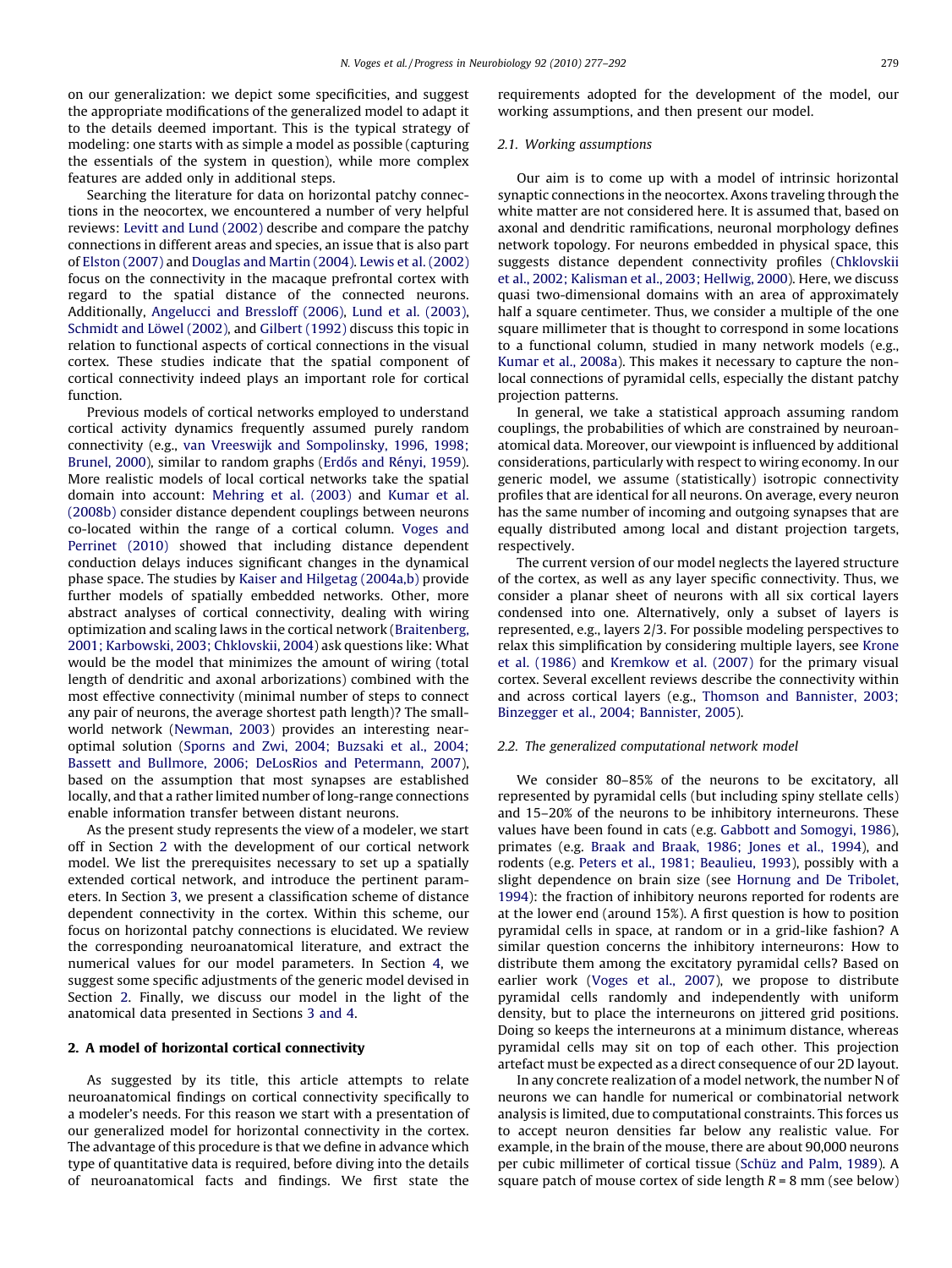<span id="page-3-0"></span>and as thick as layers  $2/3$  (approximately  $250 \mu m$ ) has a volume of about 16 mm<sup>3</sup>. It thus contains a total of about 1.4 million neurons, which is clearly beyond what we can currently handle on our computers. Given  $N = 100,000$  neurons, a network size we can handle, our model yields a density of only 6250 neurons per cubic millimeter.

Another issue are boundary effects, due to the finite domain considered here. We circumvent these by forming a torus out of the square, imposing periodic boundary conditions. As a result,  $r_{\text{max}} = R/2$  is the radius of the largest circle in our network that does not overlap with itself. In the model, we distinguish two separate connectivity profiles, which characterize the projection types of a neuron located in the center of these profiles:

- Local synaptic connections, established with neurons located within a circular neighborhood of radius  $r_{\text{loc}}$  (red circle in [Fig. 1\)](#page-1-0). Within this local-range we assume a uniform connection probability  $p_{loc}$ .
- More distant synaptic connections, established with neurons outside the local range, provided their distance is not larger than  $r_{\text{max}}$  (large blue circle in [Fig. 1](#page-1-0)). Depending on the model for these distant projections, one could again assume uniformly distributed terminals, where any potential connection between the neuron in the center and a neuron at distance r in the ring

 $r_{\text{loc}} < r < r_{\text{max}}$  is established with the same probability [\(Fig. 1,](#page-1-0) left). Alternatively, one might assume spatially clustered, patchy termination fields of the projections. In this case, the central neuron establishes links to distant localized groups of neurons ([Fig. 1,](#page-1-0) right).

As a next step, we need to set the model parameters to specific values. For now, we give ad hoc value, justify them later in Section [3,](#page-4-0) and discuss them in Sections [4 and 5](#page-10-0). The network has N neurons, embedded in a 2D square area of side length  $R = 8$  mm, rolled up to a torus. The largest circular neighborhood fitting into this domain has a radius of  $r_{\text{max}}$  = 4 mm. All local connections remain within a circular domain of radius  $r_{loc} = 0.5$  mm. We assume that, on average, each neuron has the same (average) number k of incoming and outgoing links. This leads to a global connectivity  $c = k/N$ , composed of both local and distant synapses. The relative proportion of local versus long-range projections is, in fact, a very important characteristic of the network. For inhibitory neurons we assume only local connections. In contrast, each of the pyramidal cells in our model establishes 60% of its synapses locally while the other 40% target neurons that are more than  $r_{\text{loc}} = 0.5$  mm away from the cell body.

In addition to its local projections, each pyramidal neuron establishes  $N_p = 3$  distant circular patches, each with a radius

Table 1

List of publications on patchy projections resulting from extracellular tracer injections ('group data', focused on anterogradely labeled fibers), ordered according to the species brain size and cortical areas.

| Literature                                     | Species                 | Cortical areas              | $\sigma$         | $N_{\rm p}$                | $\mathcal{O}_p$                     | $d_{p}$              | $d_{p_{\max}}(\sum)$         | $d_{\rm cc}$                    |
|------------------------------------------------|-------------------------|-----------------------------|------------------|----------------------------|-------------------------------------|----------------------|------------------------------|---------------------------------|
| Burkhalter and<br>Bernado (1989)               | human                   | V1, V2                      | $0.25 - 1$       |                            | $0.3 - 0.5$                         | $1 - 2$              | 6                            | $0.6 - 1$                       |
| Galuske et al. (2000)                          | human                   | 22, A1 (intr.)              | 0.4              | $10 - 58$<br>$30 - 50$     | $0.56 - 0.86$ , $0.39 - 0.43$       |                      | 7, 5                         | $1 - 1.5$ ,<br>$0.87 - 0.95$    |
| Huntley and<br>Jones (1991)                    | macaque                 | motor cortex                | $0.8 - 1.1$      |                            | $0.5 - 1$                           |                      | $7 - 8$                      | small gaps                      |
| Pucak et al. (1996)                            | monkey                  | PFC                         | 0.35             | 12                         | 0.25                                | 2.8                  | 7.5 $(9.5 \times 5)$         |                                 |
| Levitt et al. (1993)                           | macaque                 | PFC (intr.)                 | $0.2 - 0.4$      |                            | $0.2 - 0.4$                         |                      | $7 - 8$                      | $0.5 - 0.6$                     |
| Lund et al. (1993)                             | macaque                 | PFC (intr.)                 | $0.2, 0.3 - 1.5$ | >30                        | 0.27                                |                      | $(9.4 \times 3)$             | 0.54                            |
| Lund et al. (1993)                             | macaque                 | $V1,2,4$ (intr.)            | $0.2, 0.3 - 1.5$ | >30                        | 0.23, 0.34(5)                       |                      | 3,4,6                        | 0.43, 0.64(8)                   |
| Lund et al. (1993)                             | macaque                 | $SI(1$ intr. & to<br>3b, 2) | $0.2 - 0.39$     | >30                        | $0.27 \times 0.39, 0.3 \times 0.45$ |                      | $(7 \times 6, 4.7 \times 5)$ | 0.75, 0.54                      |
| Lund et al. (1993)                             | macaque                 | motor $(4, \text{intr.})$   | 0.25, 0.42       | $>30$                      | 0.48                                |                      | $(6 \times 5, 7.4 \times 5)$ | 0.85                            |
| Amir et al. (1993)                             | macaque                 | V1,2, 4,7a (intr.)          | $0.13 - 0.9$     | $V1: 5-11,$<br>$V4: 15-33$ | 0.23, 0.25, 0.31, 0.27              | $0.65 - 2.21$        | $2.14 - 8.98$                | 0.61, 1.15,<br>1.4, 1.56        |
| Levitt et al. (1994)                           | macaque                 | $V2$ (intr.)                | $0.2 - 0.3$      | $10 - 15$                  | $0.25 - 0.3$                        | 2                    | $\overline{4}$               | $0.25 - 2.2$                    |
| Rockland and<br>Lund (1983)                    | macaque squirrel        | $V1$ (intr.)                | $0.5 - 0.75$     |                            | 0.2                                 |                      | 1.5, 3                       | $0.5 - 0.6$ ,<br>$0.35 - 0.45$  |
| Stettler et al. (2002)                         | macaque                 | V1 intr.,<br>(V2 to V1)     | 0.2              |                            | 0.25                                | $0.5 - 3.5$          | (7)                          | 0.75(0.5)                       |
| Tanigawa et al. (2005)                         | macaque                 | V1, TE                      | $0.23 - 0.54$    | $5 - 21, 9 - 43$           | $0.25 \times 0.39 0.35 \times 0.55$ | $0.9 - 2, 2.5 - 7.7$ |                              |                                 |
| Fujita and Fujita (1996)                       | macaque                 | TE, TEO                     | $0.2 - 0.5$      | $7 - 20, 25$               | $0.4 - 0.6$ , $0.35 - 0.45$         |                      | $4(7.3 \times 4.6)$          | $0.2 - 1.56$ ,<br>$0.39 - 1.42$ |
| Yoshioka et al. (1996)                         | macaque                 | V <sub>1</sub>              | $0.1 - 0.21$     | $3 - 17$                   | $0.1 - 0.25$                        |                      | $(1.6 - 3.7)$                |                                 |
| Yoshioka et al. (1992)                         | macaque                 | V <sub>4</sub>              | 0.25             | $3.8/\text{mm}^2$          | $0.25 - 0.45$                       | $0.5 - 3.5$          |                              | $0.45 - 1.3$                    |
| Malach et al. (1997)                           | owl monkey              | $V5$ (intr.)                | $0.15 - 3.5$     | >29                        | $0.3 - 0.5$                         |                      |                              | $max = 1.8$                     |
| Malach et al. (1994)                           | squirrel monkey         | V <sub>2</sub>              | $0.1 - 0.4$      |                            | $0.23 - 0.38$                       |                      | $(4-5)$                      | 0.6                             |
| Sincich and<br><b>Blasdel</b> (2001)           | squirrel, owl<br>monkey | V <sub>1</sub>              | $0.2 - 0.3$      |                            | 0.2                                 | $\mathbf{1}$         | 1.5                          |                                 |
| Buzás et al. (2006)                            | cat                     | visual                      | 0.15             |                            | 0.25                                | 1.2, 2.1             | 3                            |                                 |
| Kisvárday et al. (1997)                        | cat                     | V1, V2                      | 0.15, 0.08       | 20, 15                     | $0.2-1$ , mostly $0.5-0.6$          |                      | 2.5, 3.5                     | 0.9 1.2                         |
| Luhmann et al. (1986)                          | cat                     | V <sub>1</sub>              | $1 - 2.5$        |                            | $0.2 - 0.4$                         | $0.7 - 1.7$          | 3.5                          | $0.4 - 0.8$                     |
| Wallace et al. (1991)                          | cat                     | A1                          |                  | $3 - 8$                    | $0.8 - 2$                           | $0.5 - 4$            | 6                            | $\mathbf{1}$                    |
| <b>Wallace and</b><br>Bajwa (1991)             | ferret                  | $A1$ (intr.)                | $0.3 - 1$        | $6 - 8$                    | $0.3 - 0.8$                         | $0.5 - 4$            |                              |                                 |
| Rockland et al. (1982)                         | tree shrew              | $V1$ (intr.)                | 0.5, 1.5         |                            | $0.75 - 1 \times 0.23 - 0.25$       |                      | 3                            | 0.5                             |
| Bosking et al. (1997)                          | tree shrew              | $V1$ (intr.)                | 0.2              |                            | $0.2 \times 0.4$                    | >0.5                 |                              |                                 |
| <b>Burkhalter</b> and<br><b>Charles</b> (1990) | rat                     | V1, V2                      | $0.1 - 0.25$     |                            | $0.15 - 0.25$                       |                      | 1.8                          |                                 |
| Rumberger<br>et al. (2001)                     | rat                     | V1, V2 (intr.)              | $0.3 - 0.6$      | $1 - 3$                    | 0.37, 0.43, 0.46                    |                      |                              | 0.75, 0.9                       |

Listed are the injection size  $\sigma$  (diameter), the average number of patches per injection N<sub>p</sub>, the average patch diameter  $\varrho_{p}$  (or stripe width), the average and maximum lateral distance between the injection site and its patches  $d_p$ ,  $d_{pmax}$ , the maximum lateral axonal spread  $\Sigma$ , and the average distance between the patches  $d_{cc}$ . All length measurements are given in millimeters.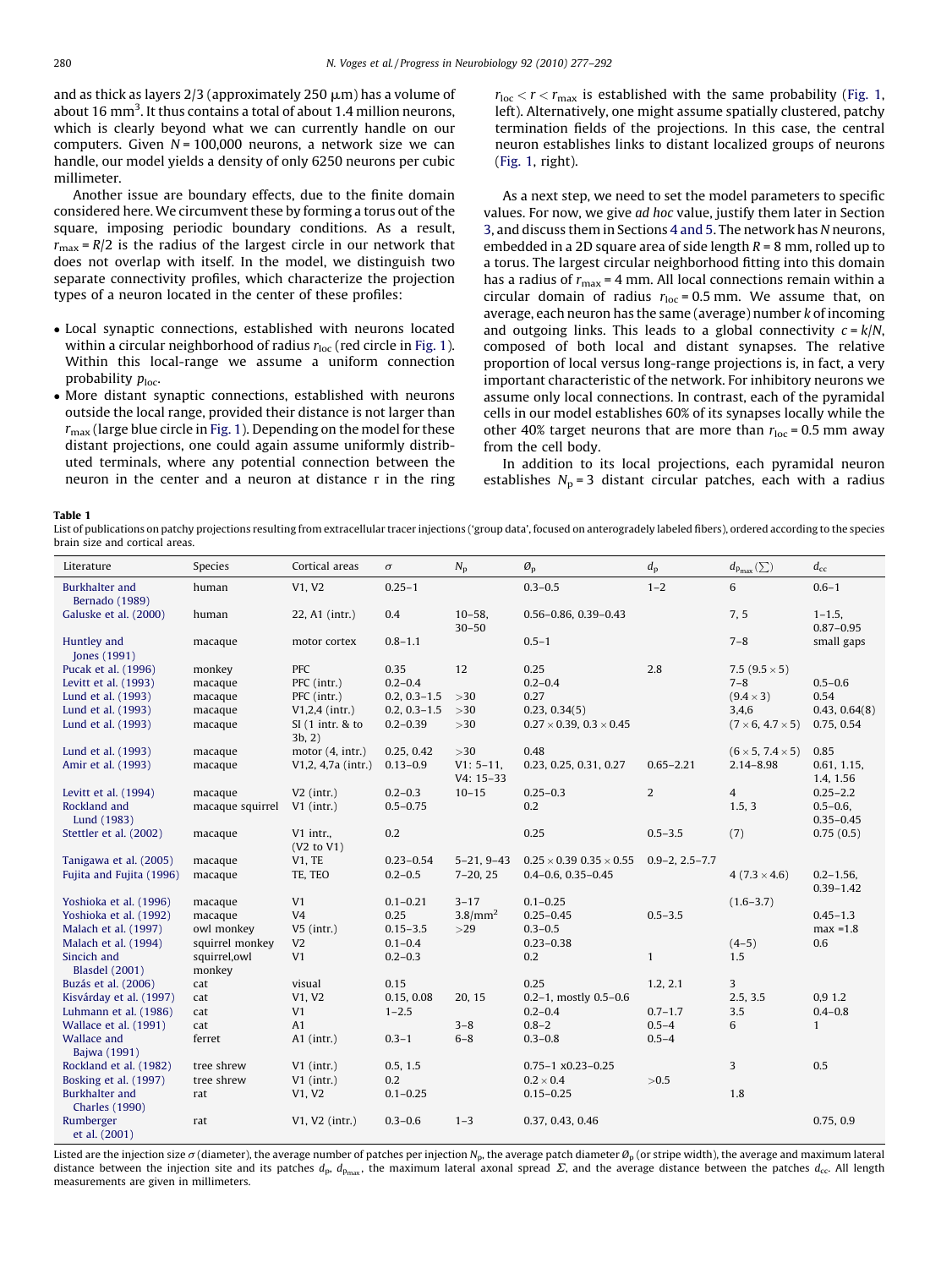<span id="page-4-0"></span> $r_p = r_{loc}/2 = 250 \mu m$  (diameter  $\mathcal{O}_p = 0.5 \text{ mm}$ ), see [Fig. 1](#page-1-0), right. The position of a patch is defined by its angle  $\Phi$  and its radial distance  $d<sub>p</sub>$  from the neuron in the center, as shown in [Fig. 3.](#page-8-0) One also needs to fix the spatial arrangement of the patches emerging from different neurons. Again, there are several possibilities: patches of different neurons could be independently positioned or, alternatively, different neurons could have patches that overlap to a degree that depends on the distance between the source neurons.

Obviously, the choice of a specific patch model will substantially influence the overall topology of the network. Inspired by data from extracellular tracer injection studies (cf. [Table 1](#page-3-0)) we propose the following simplified description: distant projections emerging from a group of neurons located in a compact spatial region are confined to six common potential patch positions. Individual neurons find their targets in  $N_p = 3$  out of the 6 possible positions, chosen randomly, see [Fig. 4.](#page-9-0) These compact spatial regions represent the local extent of extracellular staining surrounding the injection site, while each patch corresponds to a clustered distant projection. In our model, we conceive these compact regions as quadratic boxes with side length bl = 0.5 mm, see [Fig. 4](#page-9-0). For each of these boxes we specify six random patch positions. The distances from the box center to each patch  $d_p$  are chosen from the interval  $[r_{loc} + r_p,$  $r_{\text{max}} - r_{\text{p}}$ , corresponding to [0.75,3.75]mm in our case.

Other important quantities directly follow as a consequence of the assumptions described above, e.g. the number of connections established by a neuron to the neurons located within one patch, or the amount of common input to all neurons located within one patch. For example, in case of 60% local connections, a neuron has on average  $0.6 \times k$  local synapses and approximately  $0.6 \times 0.33 \times k$  links with the neurons located within one distant patch. Another derived quantity is the inter-patch distance  $d_{cc}$ .

So far, we adopted ad hoc parameter values. In the following section we will explain why we chose these parameter values, relating them to the available neuroanatomical data.

# 3. Neuroanatomical basis of the model

For the sake of simplicity, we distinguish in this model three types of connections, according to their spatial range (colors refer to the two schemes displayed in Fig. 2):

- Local synapses, established by the local axon collaterals (red) of pyramidal cells (PC) and inhibitory interneurons (not shown). They usually arborize within a distance of up to 500  $\mu$ m from the cell body.
- Intrinsic horizontal distant connections (blue) of pyramidal cells. These are made by axon collaterals traveling through the gray

matter in parallel to the surface, over distances of up to several millimeters, usually with neurons within the same cortical area.

- Extrinsic long-range projections of pyramidal cells (black). The main axon passes through the white matter to establish synapses with neurons over still larger distances, usually in another cortical area.

Although transitions between these systems exist (Schü[z et al.,](#page-15-0) [2005\)](#page-15-0) this classification scheme is well justified by the morphological characteristics of pyramidal cells. The literature provides examples of a similar classification for the monkey prefrontal cortex (e.g., [Lewis et al., 2002; Melchitzky et al., 1998, 2001\)](#page-14-0). Likewise, [McGuire et al. \(1991\)](#page-15-0) distinguish between proximal and distal collaterals in the macaque primary visual cortex, and [Ojima](#page-15-0) [et al. \(1991\)](#page-15-0) describe an intra-areal connectivity system, composed of local and additional long-range links in the cat auditory cortex. For more examples, see Section 3.1.

In the present paper, we do not (explicitly) include white matter projections. Instead, we focus on the first two systems, the local and the intrinsic horizontal distant projections. (For a quantitative study on white matter connections see Schü[z and Braitenberg,](#page-15-0) [2002\)](#page-15-0).

#### 3.1. Local connections

We propose to set the local connectivity range in the model to  $r_{loc}$  = 500  $\mu$ m, which is the upper limit found in the literature. In macaque prefrontal cortex (PFC) [Levitt et al. \(1993\)](#page-14-0), [Lewis et al.](#page-14-0) [\(2002\),](#page-14-0) and [Melchitzky et al. \(2001\)](#page-15-0) assessed  $r_{\text{loc}} \sim 300 \,\mu\text{m}$ . Likewise, in [Ojima et al. \(1991, cat A1\)](#page-15-0) and [Yabuta and Callaway](#page-15-0) [\(1998, macaque V1\)](#page-15-0)  $r_{\text{loc}}$  came out about 300  $\mu$ m, whereas in [Burkhalter and Charles \(1990, rat V1,2\)](#page-14-0), Kisvá[rday et al. \(1986, cat](#page-14-0) [aerea 17\),](#page-14-0) Kisvá[rday and Eysel \(1992, cat area 17\),](#page-14-0) [Bosking et al.](#page-14-0) [\(1997, tree shrew V1\)](#page-14-0), [Stettler et al. \(2002, macaque V1\)](#page-15-0) and [Malach et al. \(1993, macaque V1\)](#page-15-0) it was estimated as 400-500  $\mu$ m.

The distinction between local and non-local intrinsic connections is mainly based on the morphology of the axonal tree, as evident from single cell reconstructions. Axon collaterals that ramify within and around the region of the dendritic tree are considered to be of short, local range. Horizontally running collaterals that branch beyond this range establish non-local, intrinsic projections [\(Ghosh et al., 1988](#page-14-0), cat  $4\gamma$ ; [Ghosh and Porter,](#page-14-0) [1988,](#page-14-0) macaque motor cortex; Lohmann and Rörig, 1994, rat V2). The axonal arborizations for  $r < r_{\text{loc}}$  tend to be homogeneous (Kisvá[rday et al., 1986](#page-14-0), cat aerea 17; [Ojima et al., 1991](#page-15-0), cat A1; [Malach et al., 1993](#page-15-0), macaque V1), while the projection patterns for distances larger than  $r_{\text{loc}}$  tend to be clustered. In most tracer



Fig. 2. Scheme illustrating the types of projections made by pyramidal cells (PC). Local connections are shown in red, horizontal distant projections within the gray matter (GM) in blue. Left: Lateral view including the white matter (WM) projections shown in black. Right: Top view onto a sheet of cortex with embedded PCs (black dots) and their patchy axonal ramifications. The gray disks represent patchy projection sites.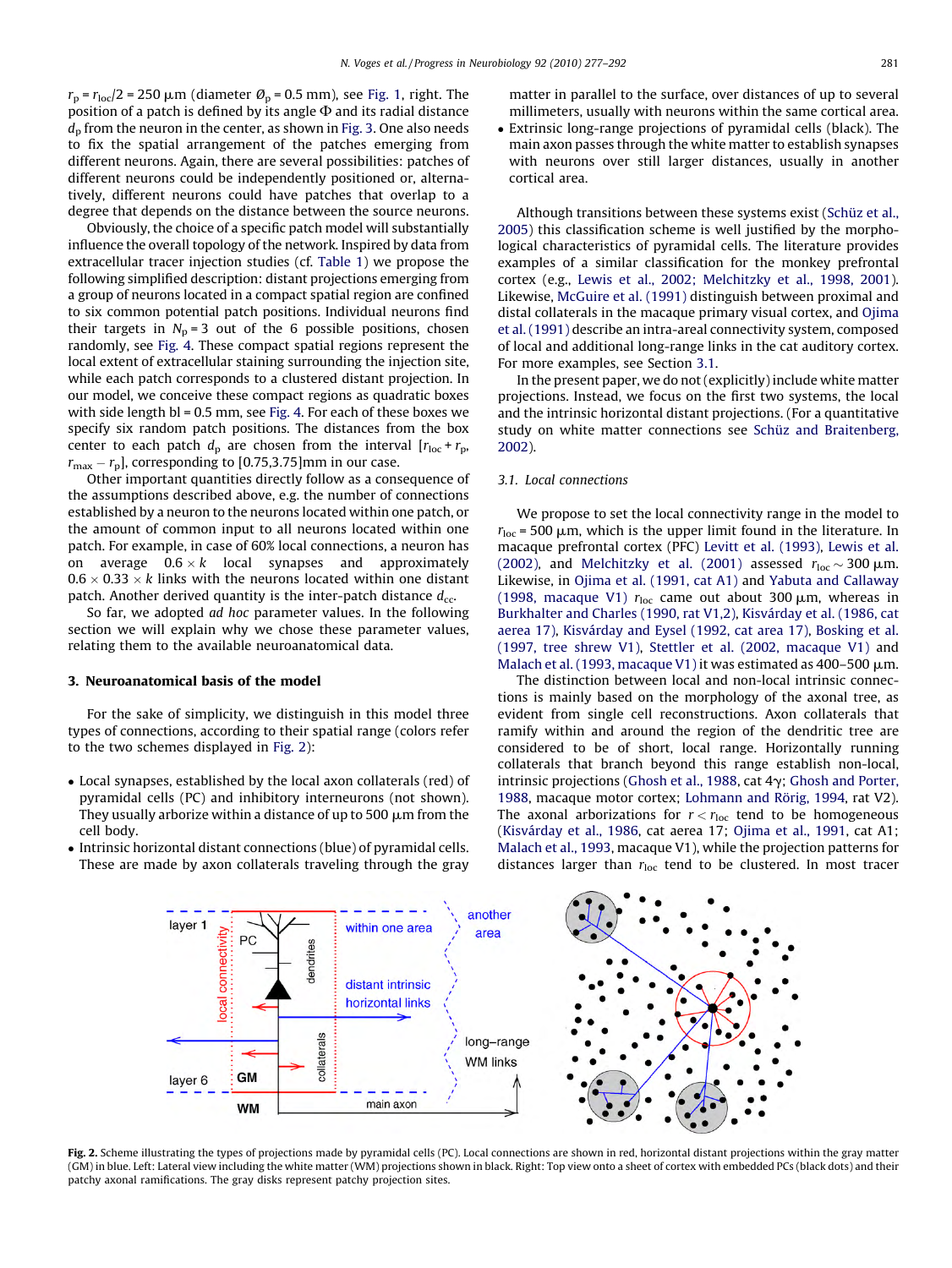<span id="page-5-0"></span>experiments, these two kinds of projections are obvious. In studies using extracellular tracer injections (e.g. [Burkhalter and Charles,](#page-14-0) [1990,](#page-14-0) rat V1,2; [Amir et al., 1993](#page-13-0), macaque visual cortex; [Levitt](#page-14-0) [et al., 1993,](#page-14-0) macaque PFC; [Malach et al., 1993](#page-15-0), macaque V1, [Malach](#page-15-0) [et al., 1997](#page-15-0), squirrel monkey V2; Schü[z et al., 2005](#page-15-0), mouse neocortex), the local range  $r < r<sub>loc</sub>$  corresponds to the fiber range constituting the halo around the injection site, while for  $r > r_{loc}$ there is a tendency towards spatially clustered fiber accumulations (although this is less evident in small brains, see Sections 3.2.1 and 4.2).

Another criterion is based on functional aspects, see Section [3.2.2](#page-6-0). In the visual cortex, projections further than  $400-500 \mu m$ have been found to have a tendency to interconnect regions of similar orientation selectivity, whereas fibers within a range of about 400  $\mu$ m did not show a selective projection pattern ([Bosking](#page-14-0) [et al., 1997,](#page-14-0) tree shrew; [Stettler et al., 2002; Malach et al., 1993](#page-15-0) in macaque V1). Yet, [Mooser et al. \(2004\)](#page-15-0) reported an orientation specific bias also in the local arrangement of feedforward connections from layer 4 to layer 2/3 in V1 of the tree shrew. The resulting values for  $r_{\text{loc}}$  are consistent with studies dealing with local connections explicitly ([Hellwig, 2000,](#page-14-0) rat visual cortex; Budd and Kisvárday, 2001, cat area 17; [Holmgren et al., 2003,](#page-14-0) rat visual & somatosensory cortex; [Stepanyants et al., 2007,](#page-15-0) cat area 17).

The proportion of local versus distant projections of a PC is not well known. Based on tracer injections, Schü[z et al. \(2005\)](#page-15-0) estimated for the mouse cortex that at least fifty five percent of the total axonal length of a pyramidal cell consists of local ramifications (excluding in this calculation the axon in the white matter, but including callosal or other distant cortical terminal fields). It is possible that in the small brain of the mouse the local connectivity is relatively higher than in larger brains: In a recent study on cat area 17 [Stepanyants et al. \(2009\)](#page-15-0) found only 26% of the excitatory synapses within a cylinder with a radius of 500  $\mu$ m to come from neurons located within that volume, the remaining synapses coming either from distant intrinsic connections or from more distant places via the white matter. [Ojima et al. \(1991, cat A1\)](#page-15-0) mention that there are more local than distant intrinsic axon collaterals (approximately 3:1). Kisvá[rday and Eysel \(1992, cat](#page-14-0) [area 17\)](#page-14-0) counted the boutons made by axon collaterals and found twice as many boutons in the local range compared to the distant intrinsic range. The latter two studies do not include distant connections via the white matter - which are also not captured in our model. From these two studies, we conclude that a range of 60– 75% intrinsic local as compared to intrinsic distant connections is a reasonable estimate for our model. It is interesting to relate these results to the data by [Stepanyants et al. \(2009, see above\)](#page-15-0). If we assume that approximately half of the synapses of a PC originate from extrinsic projections via the white matter, our lower boundary of 60% local intrinsic connections (as compared to 40% synapses in the patches) would correspond to 30% local connections in total, which is close to the 26% given in [Stepanyants et al.](#page-15-0) [\(2009\).](#page-15-0)

Based on the assumption that almost-touching axons and dendrites will actually form a synapse with high likelihood, [Hellwig \(2000\)](#page-14-0) performed parametric fits for distance-dependent connectivity profiles using 3D reconstructed neurons. For layer 2/3 pyramidal cells in the rat visual cortex, he obtained Gaussian profiles with a peak contact probability of about 0.8, and a contact probability of 0.1 for cells at a distance of 500  $\mu$ m. [Holmgren et al.](#page-14-0) [\(2003\),](#page-14-0) by contrast, reported relatively small values for both the range (up to  $140 \mu m$ ) and the probability of local connections ( $p_{loc,max} \sim 0.1$  for PC-PC connections,  $p_{loc,max} \sim 0.55$  for connections from PCs to inhibitory interneurons) in rat visual and somatosensory cortex. [Stepanyants et al. \(2007\)](#page-15-0) demonstrated a strong decrease of the coupling probability with distance, for various types of neurons in the rat visual cortex. Again, the quantitative data vary, but it is universally found that the spatial profiles of local connections decline with increasing distance.

We do not deal with cell-type specific connectivity. Nevertheless, attention should be paid to the fact that – also in terms of purely distance-dependent projections – the local connectivity profile depends on the ramification patterns of both the pre- and the postsynaptic cells involved ([Stepanyants et al., 2007; Holmgren](#page-15-0) [et al., 2003\)](#page-15-0). For example, various kinds of interneurons have a stronger tendency to couple to their neighbors, due to their dense axonal ramifications, and in most cases, their spatial range is shorter than that of PCs (Braitenberg and Schüz, 1998; Binzegger et al., 2007; Kisvárday et al., 1997). Here, we therefore only consider their contribution to the local connectivity system. Another example is the variation in shape and density of dendritic and axonal arbors of pyramidal cells in different layers and different cortical areas ([Cajal, 1911](#page-15-0)). As described by [Amirikian](#page-13-0) [\(2005\)](#page-13-0) and [Kalisman et al. \(2003\)](#page-14-0), it is possible to derive cell specific local connectivity profiles directly from neuronal morphologies, provided that the database is large enough.

#### 3.2. Intrinsic horizontal distant connections

In contrast to the local connections just described, distant intrinsic horizontal projections can range up to several millimeters. They mainly connect neurons located within the same cortical area, but may also cross areal boundaries, as shown for example for the boundary between V1 and V2 ([Rumberger et al.,](#page-15-0) [2001; Malach, 1989](#page-15-0), in rats; [Burkhalter and Bernado, 1989](#page-14-0) in humans), or between areas MT and MTc ([Malach et al., 1997](#page-15-0), owl monkey).

In our network model, it is presumed that all pyramidal cell synapses established between remote neurons are part of patchy projections. The following sections elucidate various aspects of spatially clustered projections and demonstrate some evidence for this assumption. Moreover, we argue that these patchy projection patterns were observed for both groups of neurons and single cells, and we place particular emphasis on the investigation of their relation to each other (see also [Voges et al., 2010](#page-15-0)). Finally, we provide a compilation of the model parameters and the associated numerical values extracted from neuroanatomical studies, ending in a discussion of the potential overlap of the terminal fields of adjacent neurons.

#### 3.2.1. Are patches a general feature of cortex?

The existence of patchy PC projections is well-established in various cortical areas in various species, see [Tables 1–4](#page-3-0). Yet, it remains unclear whether patches are typical for most PCs, or whether they are common only for a fraction of PCs, e.g. in particular cortical areas and/or in specific species. According to [Binzegger et al. \(2007\)](#page-14-0), clustered projections are indeed a fundamental property of spatial bouton organization in cat area 17, not only for pyramidal cells, but also for inhibitory neurons. The distinction between local and distant patchy connections would then be somewhat artificial. What we call ''local connectivity range'', appears in their work as one out of several equivalent patchy projections of a neuron. Then again, [Yabuta and Callaway](#page-15-0) [\(1998\)](#page-15-0) found evidence for two distinct pyramidal cell types in macaque V1: the majority of PCs in layer 2/3 contributed to the long-range clustered projection pattern while one forth of them did not. [Clarke et al. \(1993\)](#page-14-0) reported even five distinct types of axons in cat A1, some of them sustain the patchy pattern of intrinsic connectivity in cat A1, whereas others do not.

As already stated, we do not deal with projections between cortical layers. Nevertheless, in the context of this section it is important to mention that patchy projections are especially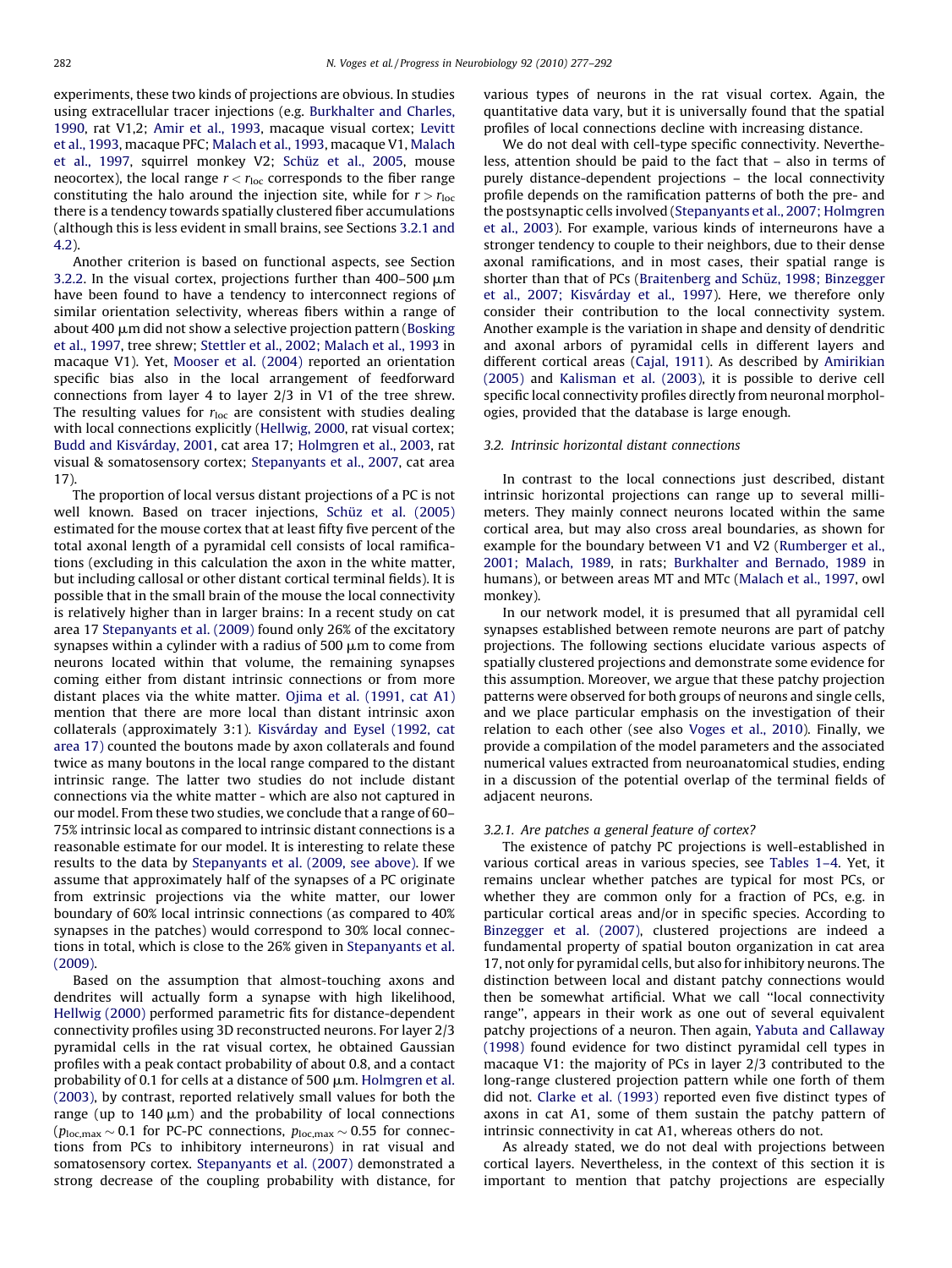<span id="page-6-0"></span>prominent in layers 2/3 and also occur in layer 5. This holds for all areas and species investigated. They have also been reported for layer 4 ([Gilbert and Wiesel, 1983; Martin and Whitteridge, 1984;](#page-14-0) Kisvá[rday et al., 1989; Yousef et al., 1999; Binzegger et al., 2007;](#page-14-0) all in cat area 17) and layer 6 ([Gilbert and Wiesel, 1983](#page-14-0), cat area 17; [Burkhalter and Bernado, 1989,](#page-14-0) human V1,2; [Rockland and](#page-15-0) [Knutson, 2001](#page-15-0), macaque V1), but clearly less frequently than for layer 2/3.

In principle, patchy connectivity between distant sites is highly economic in minimizing the length of necessary fibers [\(Chklovskii,](#page-14-0) [2004; Voges et al., 2010\)](#page-14-0). Due to space limitations in the brain, this is an important advantage [\(Chklovskii, 2000, 2004; Buzsaki et al.,](#page-14-0) [2004; Bassett and Bullmore, 2006; DeLosRios and Petermann,](#page-14-0) [2007\)](#page-14-0). The first step in wiring up a large network is neighborhood coupling, which can be accomplished with short cables. As already mentioned in Section [1,](#page-1-0) many synaptic 'hops' would then be necessary to connect distant neurons (high characteristic path length). A more economic solution is to allow for a few distant links, resulting in a moderate increase of the wiring length, but considerably shorter path lengths. The development of patchy distant projections constitutes an even better solution: One single long-range axon connects to several distant neurons located next to each other (within a patch). This saves fibers, while allowing for short characteristic path lengths. Such an effect is particularly important in larger brains where the distance between two connected neurons situated in different cortical areas can be comparably large.

In a small animal like the mouse, our distance-dependent connectivity scheme does not appear to be very adequate (Schüz [et al., 2005](#page-15-0)): after tracer injections it can be seen that main axons often do not enter the white matter, but travel within layers 5/6. In addition, densely stained patches exist within extended terminal fields of low density, so that the local system is often not clearly separable from the distant one. In fact, in the mouse cortex it seems impossible to decide to what degree projections of up to a few millimeters away from the injection site correspond to the intrinsic distant projections in larger brains, or rather to their extrinsic white matter system. In contrast to small cortices, extracellular tracer injections in larger brains, e.g. of the monkey, result in more, well-defined patches, clearly separated from each other and from the local system, e.g. see [Amir et al. \(1993, macaque visual cortex\).](#page-13-0) Section [4.2](#page-11-0) provides further details on the patterns of connectivity in different species.

Another question is whether feedback connectivity (from higher cortical areas to more peripheral ones) exhibits a similar spatially clustered projection pattern. In this regard, most published studies deal with the visual cortex. For the macaque monkey [Angelucci et al. \(2002a,b\)](#page-13-0) reported patchy feedback connections from areas V2 and V3 to V1, distributed over a large spatial region, and [Rockland and Virga \(1989\)](#page-15-0) showed that terminations of widespread axons originating in V2 are organized in clusters in V1. Likewise, [Burkhalter and Charles \(1990, rat\)](#page-14-0) and [Burkhalter and Bernado \(1989, human\)](#page-14-0) mentioned patchy feedback connections from V2 to V1. [Shmuel et al. \(2005, owl](#page-15-0) [monkey\)](#page-15-0) found that feedback projections from V2 to V1 are clearly more diffuse than intrinsic V1 connections but are definitely clustered. [Rockland and Knutson \(2000, squirrel monkey\)](#page-15-0) showed two patterns of area MT feedback terminations to V1 and V2, even for a single axon: one with grouping in small clusters, the other one non-patchy, both forming large termination fields. Similar findings are presented in [Rockland \(2004a\)](#page-15-0) for feedback projections from V2 to V1. [Stettler et al. \(2002, macaque\)](#page-15-0) also report spatially widespread, highly divergent V2 to V1 feedback connections, and they stated that these connections were clearly less patchy and more diffuse than those from V1 to V2. Likewise, [Anderson and](#page-13-0) [Martin \(2006, macaque\)](#page-13-0) found that feedback connections from area V4 to V2 seldom form patches. On the whole, these findings appear to be contradictory, although most results do indicate patchy feedback projections. In [Angelucci and Bressloff \(2006\)](#page-13-0) some of these studies are reviewed in relation to their own results which show again spatially clustered feedback connections to V1 in old and new world primates. They discuss the possibility that the finding of non-patchy feedback might be ascribed to the experimental methods, as, for example the anatomical tracer used to visualize the projection patterns.

To recapitulate: patchy PC projections exist in a variety of cortical areas and species. They constitute an effective and economic connectivity scheme, and are presumably adapted to the functional requirements of these areas.

#### 3.2.2. Functional aspects of patchy projections

There are several indications that patchy projections subserve special functional adaptations. Again, most published data deals with the visual system. For example, in the primary visual cortex of several species long-range patchy connections were shown to be preferably established between domains of neurons with similar orientation preference (e.g. [Bosking et al., 1997](#page-14-0) and [Chisum et al.,](#page-14-0) [2003](#page-14-0) in tree shrews; [Gilbert and Wiesel, 1989; Malach et al., 1993,](#page-14-0) and [Stettler et al., 2002](#page-15-0) in the macaque, Buzá[s et al., 2006](#page-14-0) in cats). In addition, there are indications that the anisotropic projection patterns (see Section [4\)](#page-10-0) exhibit axial specificity, i.e., a larger spatial extend and more synaptic boutons along the axis in visual space that corresponds to the preferred orientation of the injection site (see above and [Sincich and Blasdel, 2001,](#page-15-0) new world monkey; [Mooser](#page-15-0) [et al., 2004,](#page-15-0) tree shrew). Similarly, [Malach et al. \(1997, owl monkey\)](#page-15-0) found a tendency for intrinsic connections to connect to functional domains of similar orientation preference for areas MT and MTc, although there was a strong variation for individual cases. Yet, there are some studies in cats that report only weak (Kisvá[rday et al., 1997,](#page-14-0) areas 17, 18) or no [\(Yousef et al., 1999,](#page-15-0) layer 4 of area 17) or even negative [\(Matsubara et al., 1987](#page-15-0), area 18) correlations between lateral connectivity and orientation selectivity.

Moreover, neurons in the visual cortex are also arranged with respect to other functional specializations, e.g., mono- versus binocularity, contrast sensitivity, or occular dominace. Cytochrome oxidase (CO) staining offers a possibility to investigate the relationship between such functional domains and lateral connections in macaque monkeys ([Livingstone and Hubel, 1984;](#page-14-0) [Tootell et al., 1988; Ts'o et al., 1990](#page-14-0)): cells in the CO-rich blobs in V1 are largely monocular, orientation-nonspecific, color-specific, show high contrast sensitivity, and prefer low spatial frequencies.

It has been shown that neurons in CO-blobs have a tendency to target other CO-blobs while those in interblobs target preferably other interblob regions [\(Yoshioka et al., 1996; Yabuta and Callaway,](#page-15-0) [1998\)](#page-15-0). In V2, however, [Malach et al. \(1994\)](#page-15-0) could not find a simple rule that describes the relationship between CO regions and intrinsic connections in V2. Concerning the visual system there are some excellent reviews [\(Gilbert, 1992; Angelucci and Bressloff, 2006;](#page-14-0) Schmidt and Löwel, 2002). In particular, [Angelucci and Bullier \(2003\)](#page-13-0) and [Angelucci and Bressloff \(2006\)](#page-13-0) discuss the contribution of feedforward, intrinsic lateral, and feedback connections to the receptive field of primate V1 neurons (see also [Lund et al., 2003;](#page-15-0) [Angelucci et al., 2002a,b](#page-15-0)). Intrinsic lateral connections are suggested to underlie contrast dependent changes and modulatory effects in the near surround receptive field. Beyond this region, clustered feedback projections are the most likely substrate for the far surround suppression due to their large spatial spread (see Section [3.2.1,](#page-5-0) corresponding to a large extent in visual space), and their fast conduction velocity compared to intrinsic connections ([Bringuier](#page-14-0) [et al., 1999](#page-14-0), cat area 17; [Yoshimura et al., 2000\)](#page-15-0).

Yet, there are also some studies analyzing the organization of intrinsic (patchy) connections with respect to the functional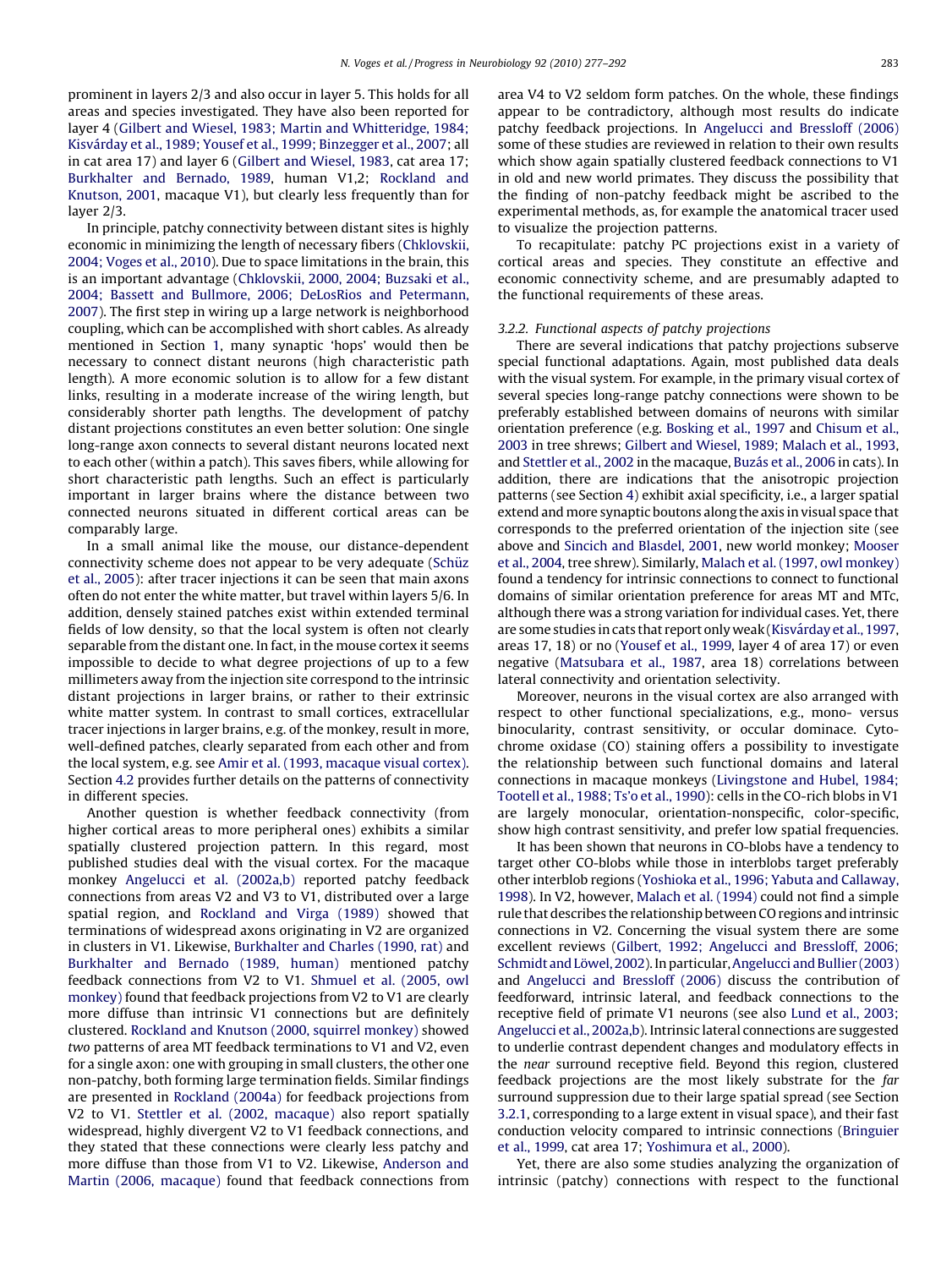<span id="page-7-0"></span>properties of neurons in non-visual cortical areas. [Read et al.](#page-15-0) [\(2001\),](#page-15-0) for example, showed that patchy connections in the primary auditory cortex of cats are preferentially established between subregions with similar frequency characteristics. This relationship was roughly confirmed by [Wallace et al. \(1991, cat](#page-15-0) [A1\).](#page-15-0) [Ojima and Takayanagi \(2004, cat A1\),](#page-15-0) however, reported a small amount of overlap between the distant patchy projections of two different frequency domains. They state that this does not disprove the previous findings, but rather serves the spectral integration of sound components. Another example of connections between clusters of cells with similar response properties can be found in the somatosensory cortex of monkeys: [Juliano et al. \(1990,](#page-14-0) [areas 3b, 1, 2\)](#page-14-0) found that patchy terminal fields in areas 3b, 2 and 1 of projections from areas 1 and 3b were largely colocalized with patches of metabolic activity evoked by somatosensory stimulation and stained with deoxyglucose. An exception were the fiber terminals from area 1 to 3b. Further on, [Huntley and Jones \(1991\)](#page-14-0) investigated the relationship of intrinsic connections to forelimb movement representations in monkey motor cortex. They concluded that the extensive horizontal collaterals provide inputs to many different movement representations and may be recruited to synchronize forelimb muscle groups. Moreover, [Lewis et al.](#page-14-0) [\(2002\)](#page-14-0) discussed the hypothesis that the sustained firing of clustered feed-forward PC connections in the prefrontal cortex is critical for working memory.

To make the case that patchy long-range projections are the common case rather than the exception, we now review the neuroanatomical data in more detail.

# 3.2.3. Some remarks on experimental methods: extra- vs. intracellular data

Most studies observing and analyzing patchy projections were based on in vivo extracellular injections of neuronal tracers. In this study, we focus on anterograde tracers, i.e. tracers which are taken up by the neurons at the injection site and transported to their axon terminals (e.g. [Ojima and Takayanagi, 2004; Malach et al.,](#page-15-0) [1993; Tanigawa et al., 2005; Rockland and Knutson, 2001](#page-15-0)). These studies showed that synapses established by localized groups of neurons were not homogeneously distributed, but appeared clustered in patches, here called 'group patches'. [Table 1](#page-3-0) provide a (non-exhaustive) list of papers presenting such data. We also list the injection size  $\sigma$  (diameter of the region within which the neurons are supposed to have taken up the tracer) and the measurements of several patch parameters provided by these studies: average number of patches  $N_p$  per injection, average patch diameter  $\mathcal{O}_p$ , average distance from the cell body to the patch  $d_p$ , average inter-patch distance  $d_{cc}$ , and total spatial spread of the axonal ramifications  $\Sigma$ .

Patchy projection patterns have also been shown using retrograde tracers, i.e. with the tracer taken up by axon terminals and transported back to the soma, or by employing a combination of both [\(Burkhalter and Charles, 1990; Pucak et al., 1996; Huntley](#page-14-0) [and Jones, 1991\)](#page-14-0). Retrogradely stained patches indicate that a localized group of neurons receives synapses from several, spatially clustered distant groups of neurons. Table 2 gives a short list of studies analyzing retrogradely stained projection patterns. In fact, various neuronal tracers (e.g. biocytin, WGA-HRP, dextran amine) have both retro- and anterograde properties. Which direction is used experimentally depends on the details of the procedure and the focus of the study.

These group data can, however, not be directly interpreted with respect to ramification patterns of single neurons. Neither can it be easily inferred how many of the stained neurons actually contribute to the clustered projection pattern, nor can it be reconstructed how the fibers of a PC ramify within a patch. Moreover, it remains unclear how many patches an individual neuron contributes to or, vice versa, how many neurons contribute to an individual patch. Evidently, from the modeler's perspective, these are important issues. Buzá[s et al. \(2006\)](#page-14-0) put particular emphasis on comparing single-cell data with population data. Analyzing the relation between distance-dependent connectivity and orientation selectivity in the cat visual cortex, they found that connectivity rules defined at the population level were not necessarily valid for individual neurons.

Data on the ramification patterns of individual axons are relatively sparse, due to the more demanding experimental procedures. These procedures include the intra- or juxtacellular injection of the tracer, the 3D reconstruction of the neuron, usually over many adjacent sections, and the danger of incomplete filling of distant branches (discussed in [Ghosh et al., 1988](#page-14-0)). For experimental details we refer to Buzá[s et al. \(1998\)](#page-14-0) and the reviews by [Rockland \(2002, 2004b\)](#page-15-0). New techniques, mostly built on enhanced viral tracing methods, promise to be helpful for future research. Of particular interest is a visualization of the arborizations of few neighboring neurons in order to investigate their interactions. This type of data necessitates a simultaneous but separate staining of these neurons, e.g. using different colors. New techniques from molecular biology offer such multicolor labeling (e.g. [Lichtman et al., 2008\)](#page-14-0), as well as particularly sensitive staining methods (e.g. [Matsuda et al., 2009; Wickersham et al., 2007](#page-15-0)). They can also be used to selectively mark specific neuronal populations (e.g. [Nathanson et al., 2009](#page-15-0)) which may be helpful one day in identifying cell type specific connections. In particular, transneuronal tracers relying on neurotrophic viruses that are able to traverse multisynaptic pathways are used to directly reveal neural circuits. Recent improvements based on genetic modifications provide an enhanced control over their selectivity and their viral spread [\(Callaway, 2008](#page-14-0)).

In [Tables 3 and 4](#page-8-0) we list a number of studies providing data on the morphology of individual axons, including long-range axon collaterals. [Table 3](#page-8-0) contains studies relying on intracellular injections. [Table 4](#page-8-0) refers to studies based on extracellular injections, but where the authors were able to follow single axons leaving the injection site. All these studies reported patchy distant projections also for individual PCs. These studies also indicate that an individual PC may contribute to several patches. As before, we listed the patch parameters inferred from these studies and, additionally, the layer of the injection site. Most of these studies considered only intrinsic projections; axons descending into the white matter were not followed further. In contrast, [Table 1](#page-3-0)

#### Table 2

List of publications on patchy projections resulting from extracellular injections focusing on retrogradely labeled cells, same order and nomenclature as for Table 1.

| Literature                                                                 | <b>Species</b>     | Cortical areas                       | $\sigma$              | $N_{\rm n}$ | $\varnothing_{\rm n}$                        | $a_{\rm n}$                       | $d_{\mathrm{p}_{\mathrm{max}}}(\sum)$ | $d_{\rm cc}$                           |
|----------------------------------------------------------------------------|--------------------|--------------------------------------|-----------------------|-------------|----------------------------------------------|-----------------------------------|---------------------------------------|----------------------------------------|
| Huntley and Jones (1991)                                                   | macaque            | motor cortex<br>(int.)               | $0.6 - 0.8$           |             | $0.7-0.9$ , smaller<br>for large $d_{\rm p}$ |                                   | 8                                     | $0.3 - 0.5.1$<br>for large $d_{\rm p}$ |
| Kritzer and Goldman-Rakic (1995)<br>Livingstone and Hubel (1984)           | macaque<br>macaque | PFC (intr.)<br>$V1$ (intr.)          | $0.1 - 0.5$<br>< 0.15 |             | $0.2 - 0.8$<br>$0.1 - 0.2$<br>$0.25 - 0.8$   |                                   | $5 - 7$                               | $0.5 - 0.8$                            |
| Gilbert and Wiesel (1989)<br>Matsubara et al. (1987)<br>Read et al. (2001) | cat<br>cat<br>cat  | V1,2<br>$V2$ (intr.)<br>$A1$ (intr.) | < 0.2                 | $2 - 10$    | 0.35<br>$0.8 \times 0.7$                     | $0.5 - 4$<br>1.4<br>1.5, 3.2, 2.4 | $(6-8)$<br>3.4<br>3.5                 |                                        |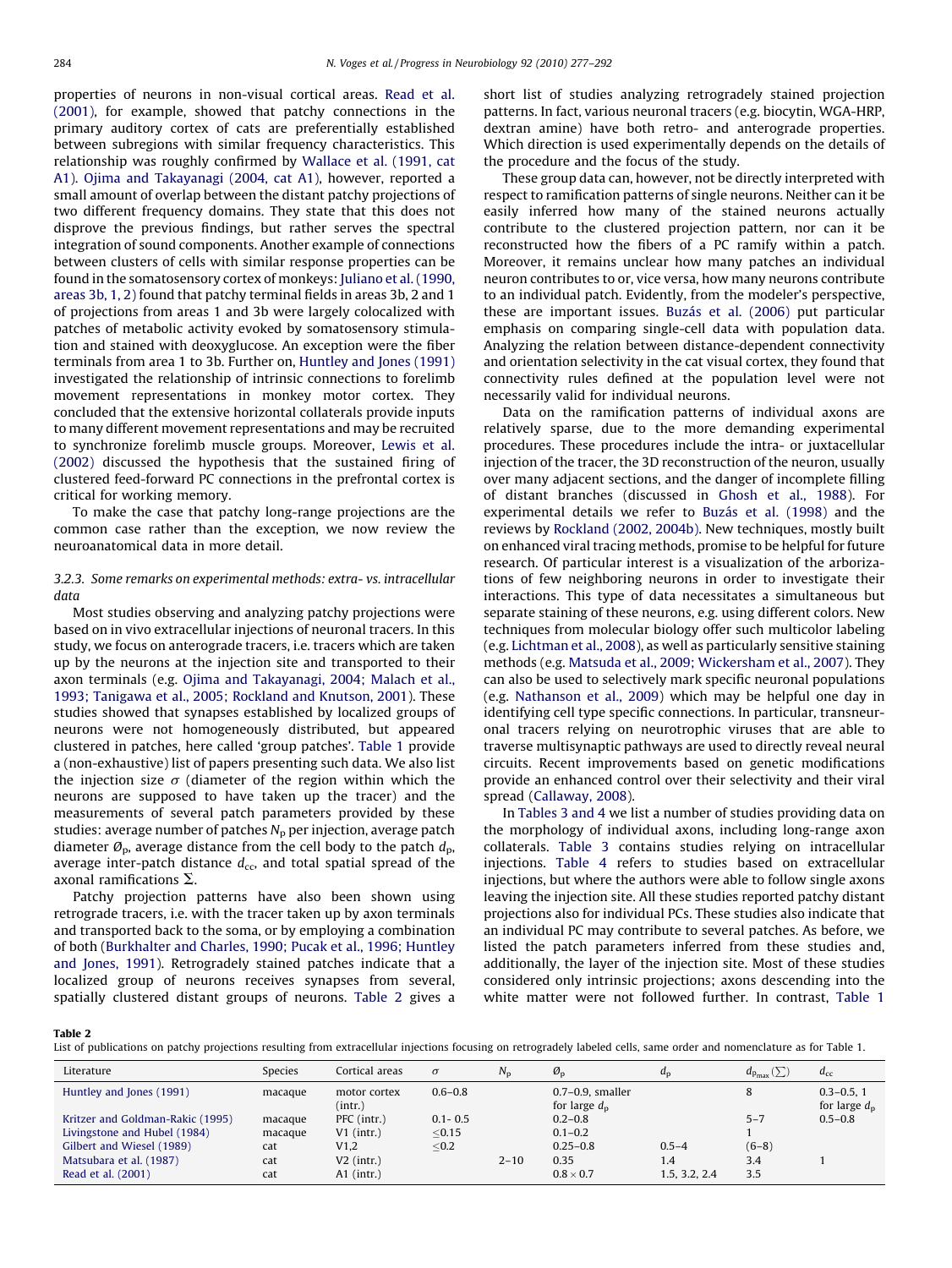## <span id="page-8-0"></span>Table 3

List of publications on 2D or 3D reconstructions of single patchy PC projections, ordered according to the species brain size and the cortical area they refer to. Listed are the layers, the average number of patches per cell/axon N<sub>p</sub>, the average patch diameter  $\varrho_p$ , the average and maximum lateral distance between the cell body and its patches  $d_p$ ,  $d_{p_{\text{max}}}$ , the maximum lateral axonal spread  $\Sigma$ , and the average distance between the patches  $d_{\text{cc}}$ . All measurements are given in millimeters. Part one: intracellular injections.

| Literature                    | Species | Cortical areas    | Layer   | $N_{\rm p}$ | $\mathcal{O}_p$ | $d_{\rm p}$ | $d_{p_{\max}}(\sum)$ | $d_{\rm cc}$ |
|-------------------------------|---------|-------------------|---------|-------------|-----------------|-------------|----------------------|--------------|
| McGuire et al. (1991)         | macague | $V1$ (intr.)      |         | 4           |                 |             |                      | 0.4          |
| Gilbert and Wiesel (1983)     | cat     | visual (intr.)    | $2 - 6$ |             | $0.2 - 0.3$     |             | 4                    |              |
| Martin and Whitteridge (1984) | cat     | $V1$ (intr.)      | $2 - 5$ |             | 0.1             | $0.2 - 2.2$ |                      |              |
| Kisvárday et al. (1986)       | cat     | $V1$ (intr.)      |         |             | $0.3 - 0.4$     | $0.5 - 1$   |                      |              |
| Gabbott et al. (1987)         | cat     | V <sub>1</sub>    | 5/6     | 3           |                 | $1.1 - 2.6$ |                      |              |
| Binzegger et al. (2007)       | cat     | V <sub>1</sub>    | $2 - 6$ | $0 - 5$     | $0.35 - 0.6$    | $0.1 - 1.5$ | 2.1                  |              |
| Ghosh et al. (1988)           | cat     | $4\gamma$ (intr.) | 2/3, 5  | $3 - 8$     |                 |             | 1.5                  |              |
| Ojima et al. (1991)           | cat     | $A1$ (intr.)      | 2/3     | $2 - 4$     |                 | $0.5 - 2.5$ |                      |              |
| Lohmann and Rörig (1994)      | rat     | $V2$ (intr.)      | 2/3     |             | 0.18            |             | 1.2                  | 0.2          |

#### Table 4

List of publications on 2D or 3D reconstructions of single patchy PC projections, continuation of Table 3. Part two: extracellular injections with single axon reconstructions.

| Literature                 | Species            | Cortical areas                   | Layer     | $N_{\rm p}$ | $\mathcal{O}_D$ | $d_{\rm p}$ | $d_{\mathrm{p}_{\mathrm{max}}}(\sum)$ | $d_{\rm cc}$  |
|----------------------------|--------------------|----------------------------------|-----------|-------------|-----------------|-------------|---------------------------------------|---------------|
| DeFelipe et al. (1986)     | macaque            | SI, motor cortex                 | <b>WM</b> | $1 - 5$     |                 |             | 6                                     |               |
| Rockland and Virga (1989)  | macaque            | V <sub>2</sub> to V <sub>1</sub> |           | $1 - 3$     | $0.3 - 0.5$     | $0.6 - 4.3$ |                                       | $0.36 - 0.65$ |
| Rockland and Virga (1990)  | macaque            | V1 to V2                         |           | $1 - 3$     | $0.2 - 0.35$    |             |                                       | $0.2 - 0.5$   |
| Rockland (1995)            | macaque            | V <sub>2</sub> to V <sub>5</sub> |           | $1 - 3$     | $0.2 - 0.4$     |             |                                       | $0.2 - 0.6$   |
| Rockland and Knutson, 2001 | macaque            | $V1$ (intr.)                     | 6         |             | 0.1             |             | 8                                     |               |
| Tyler et al. (1998)        | macaque, marsupial | $V1$ (intr.)                     | 2/3       |             | 0.32.0.23       |             |                                       | 0.55, 0.4     |
| Kisvárday and Eysel (1992) | cat                | $V1$ (intr.)                     |           | $4 - 8$     | 0.4             | $0.5 - 2.8$ | 2.8(4.9)                              | 1.1           |
| Clarke et al. (1993)       | cat                | A1                               |           |             |                 |             | $2 - 7$                               |               |
| Wallace and Bajwa (1991)   | ferret             | A1                               | 2/3       | 6           | $0.3 - 0.8$     | 1-4         |                                       |               |

contains references to several studies that do include white matter projections (e.g. [Pucak et al., 1996; Burkhalter and Bernado, 1989;](#page-15-0) [Burkhalter and Charles, 1990; Melchitzky et al., 1998; Gilbert and](#page-15-0) [Wiesel, 1989](#page-15-0)).

## 3.2.4. Quantitative data on patches

In this section, we discuss and substantiate in more detail the patch parameters we chose for the model outlined in Section [2.](#page-2-0) [Tables 1–4](#page-3-0) summarize the results of a large number of studies on patchy connections and provide estimates of the patch parameters  $N_p$ ,  $\mathcal{O}_p$ ,  $d_p$ ,  $d_p$ , and  $d_{cc}$ , see Fig. 3. Depending on the experimental methods used (intra- or extracellular injections, see Section [3.2.3\)](#page-7-0), we also listed the layer in which the cell body was localized or the size of the injection  $\sigma$ . Please note that the observations discussed in this section pertain to all areas and all species considered in [Tables 1–4](#page-3-0). Thus, the corresponding values are generalized averages. In particular, we neglected all outliers listed in [Tables](#page-3-0) [1–4.](#page-3-0) In Section [4](#page-10-0) we discuss the consequences of this procedure, and suggest some modifications for an adaption to specific areas.

3.2.4.1. Size of the patches. For the single cell/axon reconstructions (Tables 3 and 4), the measured patch diameters ranged from 0.1 to 0.8 mm, mostly, however, ranging from 0.2 to 0.4 mm. These values are similar to the data obtained from extracellular injections ([Table 1](#page-3-0)). Here,  $\mathcal{O}_D$  ranged from 0.1 to 1 mm, but most reported values lie between 0.2 and 0.5 mm. Thus, group patches were only slightly larger than patches established by a single axon. This was already mentioned in [Malach et al. \(1994, squirrel monkey V2\)](#page-15-0). The variations with respect to cortical areas or species was in most instances as large as the variations between different studies on one particular area in one particular species.

3.2.4.2. Lateral distance from a patch to the cell body. For the singlecell data  $d_p$  ranged from 0.4 to 6 mm, mostly confined to 1 or 2.5 mm. The maximum distance  $d<sub>p</sub>$  lies between 1 and 7 mm, with most values between 2 and  $\overline{4}$  mm. Again, the group data ([Table 1\)](#page-3-0) only slightly deviated from this: Here,  $d_p$  ranged from 1 to 8 mm, mostly confined between 1 and 3.5 mm, while  $d_p$  ranged from 2 to 8 mm, i.e. the lateral distances of the extracellular injection data were slightly larger. The largest values occur for monkey PFC. Similarly, higher visual areas (TE, TEO), motor and somatosensory areas in the macaque monkey exhibit comparably large  $d_p$ . Due to a lack of data these values cannot be compared to other species.



Fig. 3. Parameters of patchy projections. Left: Detail from [Fig. 1](#page-1-0) describing the size of a patch  $r_p$ , and its position relative to the cell body, described by  $d_p$  and  $\Phi$ . Top view on the flattened cortex. Right: Lateral view of the cortex with a single schematic pyramidal cell forming two patches.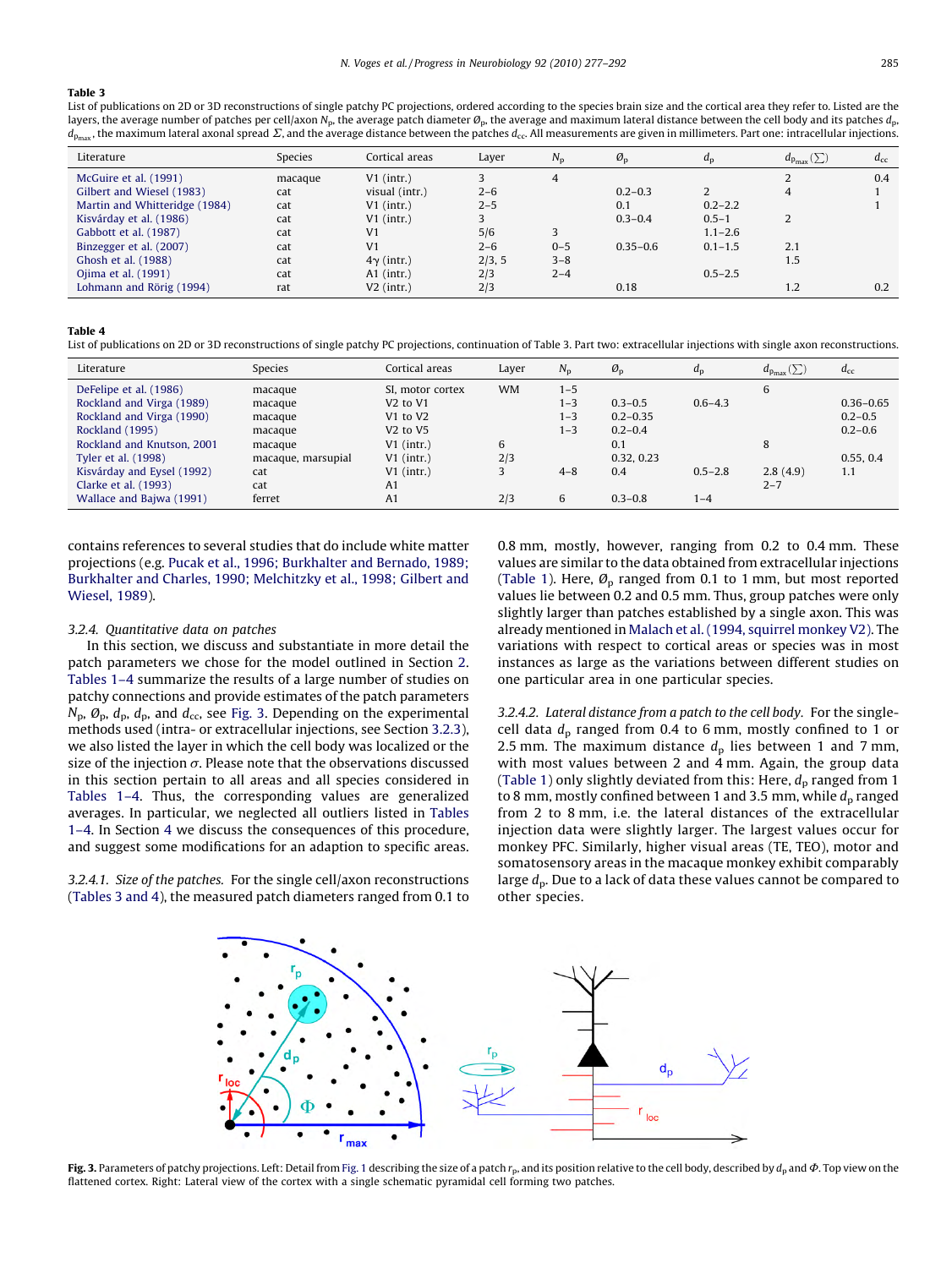<span id="page-9-0"></span>

Fig. 4. Scheme illustrating the patchy projection pattern (disks) of a group of adjacent neurons (represented by dots in a quadratic box), matched to data from extracellular tracer injections. Left: Example of two cells located in a box that form local (red, magenta) and patchy distant projections (blue, cyan), sharing two of their terminal fields. Right: Simplified scheme of the joint projection pattern: two sets of 3 single cells (filled colored dots) located within two neighboring boxes (squares), each of them projecting to 3 out of 6 common patches (disks). The color of each synapse (small open circle) indicates the cell by which it is established.

3.2.4.3. Number of patches. The number of patches  $N_p$  reported for single cells/axons was between 1 and 8, rarely exceeding 6, with an approximate average value of 3.5 patches per neuron. However, the number of patches  $N_p$  resulting from extracellular injections ranged from 2 to 58, mostly confined between 10 and 20. Yet, this parameter depends significantly on the injection size, see below.

As analyzed by [Amir et al. \(1993, macaque V1, V2, V4, 7a\)](#page-13-0) and [Malach et al. \(1997, owl monkey V5\)](#page-15-0) a larger injection led to more patches, whereas their size hardly increased. Thus, the total cortical area targeted by lateral connections was enlarged. For example, increasing  $\sigma$  from 0.15 to 0.35 mm led to a 6-fold increase in the total patch area, see [Malach et al. \(1997\)](#page-15-0). In agreement with this, [Yoshioka et al. \(1992, macaque V4\)](#page-15-0) reported that even for injections smaller than  $\mathcal{O}_p$  the patch size and interval are nearly equivalent to those found for larger injections, but  $N_p$  and the spatial spread are smaller. In addition, [Rumberger et al. \(2001, rat V1,2\)](#page-15-0) reported that doubling the injection size did not lead to a twofold  $\mathcal{O}_p$ . Likewise, [Tanigawa et al. \(2005, macaque V1, TE\)](#page-15-0) found that a larger  $\sigma$ resulted in a more widespread distribution. However, they reported the development of large band-like patches near the injection site in V1, probably due to a fusion of single patches near the injection site, see also [Levitt et al. \(1994, macaque V2\)](#page-14-0). Likewise, [Lund et al. \(1993,](#page-15-0) [macaque\)](#page-15-0) found some tendency for merging patches in V2 and PFC, as well as for an elongation of patches in motor and somatosensory cortex. Yet, despite this tendency, the spatially clustered projection patterns persist for large injections, with a fixed upper limit in patch size or width, and no filling in of gaps distant from the injection site. In particular, the large injections of HRP (horseradish peroxidase) into V1 ( $\sigma$  = 0.5 up to 1.5 mm) in [Rockland et al. \(1982, tree shrew\)](#page-15-0) and [Rockland and Lund \(1983, squirrel and macaque monkeys\)](#page-15-0) reveal a smooth transition between the homogeneously labeled local halo surrounding the injection site to distant discrete patches: the rim region of the local halo is disrupted by label-free zones, while beyond this distance, the HRP label appears as regularly spaced discrete patches.

## 3.2.5. Overlapping patches of adjacent neurons

The relation between injection size and number and size of individual patches helps to address two important questions: (1) To what degree do axon terminals of different neurons from the same injection site target identical (or at least overlapping) regions as indicated in Fig. 4? (2) If they do so, does the amount of overlap in their terminal fields depend on the distance between the cells at the injection site? If there was a partial overlap, and if its size depended on the distance between the source neurons, an increase in injection size would induce a corresponding increase in patch size. As discussed before, this does not seem to be the case. Moreover, one would expect a tendency for distant patches to fuse, or a filling-in of the gaps between the stained regions, which is not the case either ([Lund et al., 1993; Malach et al., 1993\)](#page-15-0). The assumption that a systematic shift in the location of the source neuron would give rise to a corresponding systematic shift in its ramifications would, for a larger group of source neurons (represented by the box in Fig. 4), result in a more or less homogeneous arrangement of fiber terminals and not in clustered terminal fields (disks in Fig. 4). Thus, the answer to question (2) is a clear ''no'', as patches resulting from extracellular injections are well-established. As long as the neurons are located within a certain maximum range, their distance to each other does not seem to affect the relative patch positions and sizes.

Likewise, in the case of randomly distributed single-cell terminal fields from one injection site, extracellular tracer injections would lead to a homogeneous projection pattern. Let us assume that all neurons in a sheet of cortex are arranged in distinct groups of adjacent neurons, and that each group establishes an individual pattern of patchy projections. Then, increasing the injection size in such a way that it reaches more initial groups would result in significantly more, widely distributed patches without affecting the patch size – similar to the findings in [Amir et al. \(1993\)](#page-13-0) and [Malach et al. \(1997\)](#page-15-0), see previous Section. Thus, the answer to question  $(1)$  is: some – but not all – cells in a certain neighborhood share some – but not all – of their terminal fields. Moreover, retrogradely stained patches directly indicate that adjacent neurons receive synapses from several distant groups, contradictory to the assumption that all synapses in a patch originate from adjacent neurons. In particular, the coregistration of clustered projection patterns resulting from both anterograde and retrograde transport is strongly indicative of reciprocal connections ([Luhmann et al., 1986](#page-15-0), cat area 17; Kisvá[rday and Eysel, 1992](#page-14-0), cat area 17; [Levitt et al., 1994,](#page-14-0) macaque V2, [Pucak et al., 1996; Yousef et al., 1999,](#page-15-0) cat area 18, [Angelucci](#page-13-0) [et al., 2002a,b](#page-13-0), macaque V1).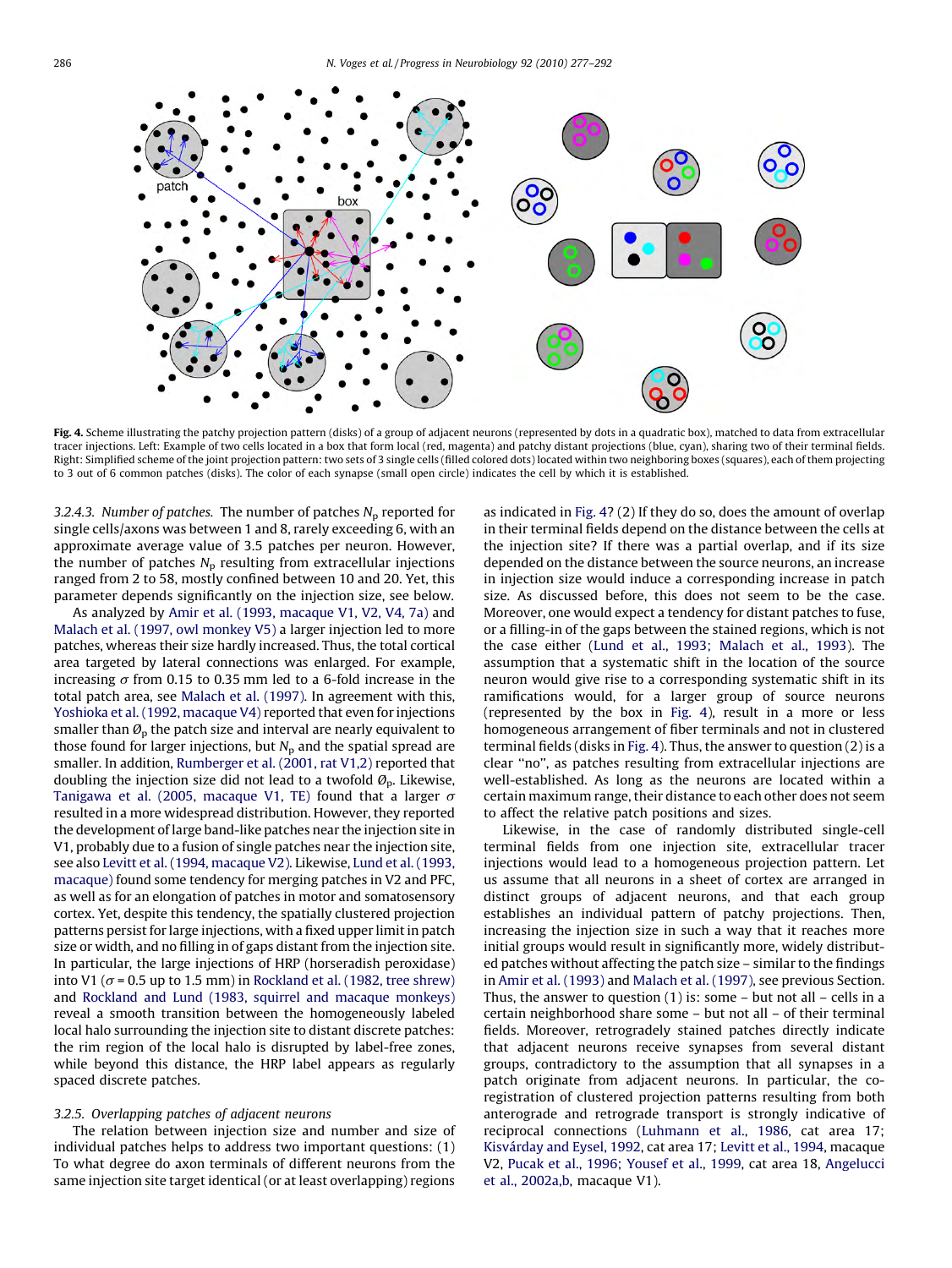<span id="page-10-0"></span>[Johnson et al. \(2000\)](#page-14-0) stated that the projections of intracellularly filled adjacent PCs in the piriform cortex of the rat showed little overlap. [Gabbott et al. \(1987\)](#page-14-0) reported that the patchy projections from V1 to V2 of two intracellularly filled Meynert cells in the monkey cortex, separated by 0.9 mm, partly overlapped. The study by Kisvá[rday and Eysel \(1992, cat area 17\)](#page-14-0) was based on extracellular injections, but they were able to reconstruct the axonal and dendritic arborization of 10 individual PCs. They found coinciding axon terminals, but not necessarily from direct neighbors. The superposition of these 10 PCs revealed a patchy network, with each PC sharing 2–5 of its patches (including the local one) with the patches of other PCs. [Ojima and Takayanagi](#page-15-0) [\(2004, cat A1\)](#page-15-0) reported that the amount of overlap in axonal terminal fields of two extracellular injections depended both on the spatial distance between the injection sites and on the distance from patch to injection site: axon terminals located more distally from the injection site frequently coincided if the injection sites were separated by less than 1 mm. In monkey TE the results of adjacent tracer injections (0.54 and 0.62 mm center-to-center distance) indicate that sets of terminal patches emanating from adjacent cortical sites are primarily independent [\(Tanigawa et al.,](#page-15-0) [2005\)](#page-15-0). The axis of the corresponding anisotropic patch distributions varied and there was only very little overlap.

The investigation of overlapping projection patterns imposes challenging experimental demands since it requires a successful and complete staining of two neurons or neuronal populations, without mutual interference (see Section [3.2.3](#page-7-0)). These difficulties could lead to an underestimation of such an overlap, in particular for the most distant fiber terminals, and for injection sites located more than 1 mm apart. In summary, pyramidal cells located around 1 mm apart (or even more, see above) may share some of their distant patch(es), while directly neighboring cells do not always do so.

In general, the occurrence of common pre- or postsynaptic neurons depends presumably not only on the distance between any two neurons (or any two groups of adjacent neurons). As mentioned in Section [3.2.2](#page-6-0), the functional properties of these neurons may also play an important role in determining such overlapping connectivity patterns (e.g. [Matsubara et al., 1987\)](#page-15-0). Naturally, a statistical model based on a merely distance dependent connectivity cannot account for such functional aspects - unless one assumes an underlying functional architecture (e.g. orientation maps) and additional rules for the connection probability (e.g. preferred 'like to like' connections).

#### 4. Validity and specifications of the generalized model

So far we may conclude that, in a global, statistical sense, it is justified to assume our model of patchy long-range projections to be the general case. Nonetheless, it is important to compare the projection pattern in different areas and/or species, and to pay attention to the exceptions. For example, in the rat piriform cortex, connections were found not to be patchy, but projections outside this area again appeared to be clustered ([Johnson et al., 2000\)](#page-14-0). According to [Van Hooser et al. \(2006\)](#page-15-0) the horizontal connectivity in the primary visual cortex of mammals without orientation maps could be another exception, a finding that will be discussed in Section [4.2.](#page-11-0)

Hence, on the one hand there are outliers our model does not account for. On the other hand, there are special cases that necessitate major or minor modifications of our model. For example, the pattern of horizontal connectivity in monkey PFC is such a special case. Here, the clustered projections are elongated, forming stripes rather than circular patches [\(Levitt et al., 1993;](#page-14-0) [Lund et al., 1993; Pucak et al., 1996; Kritzer and Goldman-Rakic,](#page-14-0) [1995\)](#page-14-0). Moreover, the distances from a given injection site to the most distant stripes are comparably large (see [Table 1\)](#page-3-0). This leads to an enlargement of the parameter  $d_p$ , in addition to a minor modification of our model, the departure from our isotropic connectivity assumption in order to incorporate stripes. One has to define a preferred stripe direction, to introduce a stripe length while the parameter that originally described the patch diameter  $\mathcal{O}_D$  can be applied to the stripe width [\(Lund et al., 1993](#page-15-0)).

Similar changes are necessary to adapt the generalized model to motor or somatosensory areas in macaque monkey. Based on the studies of [Huntley and Jones \(1991\)](#page-14-0), [Juliano et al. \(1990\),](#page-14-0) and [Lund](#page-15-0) [et al. \(1993\)](#page-15-0) we suggest to increase  $d_p$  and  $\mathcal{O}_p$ , and to assume patches that are less well defined than, for instance, in visual cortical areas. To this end, one needs to incorporate synapses in between the patches (see also Section [5.1](#page-11-0)). Concerning single cell axons this means a less target-oriented but more diffuse fiber terminal distribution that shows nonetheless spatially clustered boutons (see also [DeFelipe et al., 1986](#page-14-0)).

Generally, a detailed comparison between different areas in one species or, in turn, a comparison of the connectivity patterns between different species in one area is difficult because most data concerns the visual areas of cats and macaque monkeys, see [Tables](#page-3-0) [1–4.](#page-3-0) Therefore, our generalized model with the parameters suggested in Section [2](#page-2-0) is mainly representative for V1 and V2 in macaque monkeys and cats (areas 17, 18). However, in this case a prominent feature of the spatial layout is missing, the anisotropy of the axonal fields: anterogradely labeled axons extend for longer distances and give off more terminal boutons (patches) along one axis compared to the orthogonal one. In the visual cortex of macaques several studies observed an anisotropy ratio in the range of 1.56 to 2.1 [\(Yoshioka et al., 1996,](#page-15-0) V1; [Malach et al., 1993,](#page-15-0) V1; [Angelucci et al., 2002a](#page-13-0), V1; [Tanigawa et al., 2005](#page-15-0), V1 & TE; [Fujita](#page-14-0) [and Fujita, 1996,](#page-14-0) TE &TEO; [Levitt et al., 1994](#page-14-0), V2). This feature has also been reported for squirrel and owl (i.e., new world) monkeys ([Sincich and Blasdel, 2001,](#page-15-0) V1; [Malach et al., 1994,](#page-15-0) V2) and for the primary visual cortex of tree shrews ([Bosking et al., 1997,](#page-14-0) [Mooser](#page-15-0) [et al., 2004](#page-15-0)). Similarly, [Gilbert and Wiesel \(1983\)](#page-14-0), [Luhmann et al.](#page-15-0)  $(1986)$  and Kisvárday and Eysel  $(1992)$  observed an anisotropic spatial spread of single axons in cat area 17, although Buzá[s et al.](#page-14-0) [\(2006\)](#page-14-0) state that an isotropic 2D Gaussian distribution fits best when modeling the spatial distribution of boutons at the population level in the cat.

Hence, in order to truly represent monkey or tree shrew V1 our model requires a minor change: the introduction of a preferred projection direction, leading to an anisotropic spatial arrangement of the patches. Concerning the anisotropic distribution of patches, similar findings have been reported for cat A1 ([Clarke et al., 1993;](#page-14-0) [Ojima et al., 1991; Ojima and Takayanagi, 2004\)](#page-14-0). In general, the single cell projections described for cat A1 are similar to that in V1 ([Ojima et al., 1991; Clarke et al., 1993\)](#page-15-0).

Thus, differences exist in the details of the spatial connectivity profiles with respect to the functional focus of cortical areas. The following section describes possibles rules characterizing the differences in the lateral projection pattern with regard to cortical hierarchy. Then, in Section [4.2,](#page-11-0) we attempt to compare the projection pattern of different species, mainly using the example of V1.

## 4.1. Cortical hierarchy and patches

There is a trend for an increase in the complexity of the structure of PCs from V1 to V2 to higher visual areas of the macaque monkey, i.e. an increase in the size of dendritic trees and receptive fields, coupled with more dendritic branches and a higher density of spines [\(Elston, 2007](#page-14-0)). A similar trend is valid for the somatosensory areas 3b, 5 and 7, and also from the motor to the premotor cortex. This trend is correlated with a similar one in the diameter of intrinsic axonal patches: [Lund et al. \(1993\)](#page-15-0) found that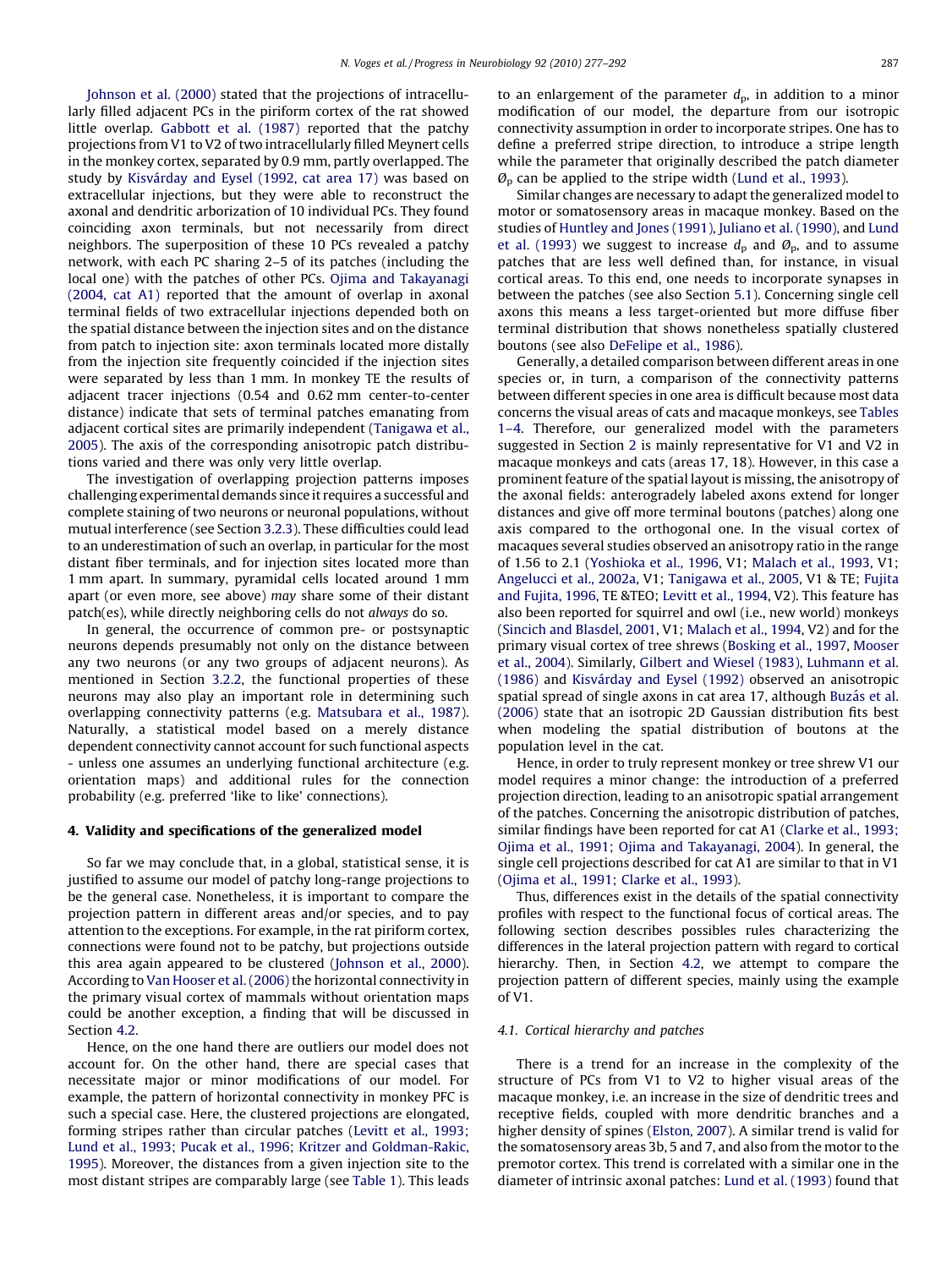<span id="page-11-0"></span>the size of intrinsic axonal patches is closely scaled to the size of the basal dendritic fields of layer 2/3 PCs in visual, somatosensory and motor areas in the macaque. And indeed, an increase in the average diameter of the patches from V1 to V4 to 7a could be found ([Amir et al., 1993](#page-13-0)).

This increase in patch size is, however, small (a factor of about 1.3) compared to other measures: [Amir et al. \(1993\)](#page-13-0) found a more impressive increase with respect to the average interpatch distance (our  $d_{cc}$ ; factor of 2.6), the average distance of the patches from the center of the injection site (our  $d_p$ ; factor of 3.4), and, in particular, the maximum range between the two most extreme patches (corresponding to our  $\Sigma$ ; factor of 4.2). This finding was even more pronounced when normalizing with the size of the area: in this case the total axonal spread of intrinsic patches was 13 times large in 7a than in V1. There was also an increase in the number of patches from V1 to V4.

Findings by [Yoshioka et al. \(1992\)](#page-15-0) point in the same direction: they also found slightly larger patches in V4 as compared to V1 and V2 (from 200–300 in V1 up to 250–450  $\mu$ m in V4) and a greater patch spacing in V4 (about 600  $\mu$ m in average) as compared to V1/ V2 (an average between 400 and 500  $\mu$ m).

The trend in the increase in patch size and, in particular, in the larger spatial spread of patches when moving away from the primary visual cortex is confirmed by studies on the temporal cortex: [Fujita and Fujita \(1996\)](#page-14-0) compared patch sizes in TEO and TE of the macaque to that in V1, V2 and V4 in the studies mentioned above: The diameter of the patches in TEO and TE was larger than that in the hierarchically lower visual areas. This is corroborated in a study by [Tanigawa et al. \(2005\)](#page-15-0) who directly compared the organization of intrinsic horizontal connections in V1 and TE of the macaque. They clearly confirm a larger patch size, and in particular also a larger interpatch distance  $(d_{cc})$  and larger spatial spread from the injection site  $(d_n)$ .

Concerning areas 17 and 18 in the cat visual cortex Kisvárday [et al. \(1997\)](#page-14-0) did not find a discernible difference in average patch size while the average distance between patches was larger in area 18.

#### 4.2. Model validity with respect to different species

Due to our modeler's perspective we expected that several aspects of the patchy projection pattern scale with brain size or volume. Basically, we reckoned the patch size  $\mathcal{O}_p$ , the spatial range  $d_{\rm p}$ , as well as the inter-patch distance  $d_{\rm cc}$  to increase from, for instance, tree shrew to cat to macaque cortex. However, this is not what we found in the literature. In contrast, comparing the values for  $\mathcal{O}_{\rm p}$ ,  $d_{\rm p}$ ,  $d_{\rm p}$ ,  $\Sigma$ , and  $d_{\rm cc}$  in [Tables 1–4](#page-3-0) for one area, e.g. V1, of different species we stated that they are astonishingly similar. The variations between different studies in one species are as large as the variations between different species. There are also some studies that directly investigate this issue. For example, [Tyler et al. \(1998\)](#page-15-0) analyzed the intrinsic organization of V1of three types of mammals, the macaque and two marsupials (the dunnart and the quokka), and compared their findings to V1 of rats and cats (area 17). The surface area of V1 in the macaque is circa 3 times larger than in cats, 13 times larger than in quokka, and approximately 200 times larger than in the rat or dunnart. Nevertheless, in case they found patchy connections (not in dunnarts and rats),  $\varnothing$ <sub>p</sub> ranges from 228 (macaque) to 318  $\mu$ m (quokka), and  $d_{cc}$  from 400 (macaque) to 600  $\mu$ m (cat). In addition, [Bugbee and Goldman-Rakic \(1983\)](#page-14-0) compared the size and the pattern of cortico-cortical projections in the PFC of squirrel and macaque monkeys. The neocortical volume of the macaque is approximately 4.5 times larger than that of a squirrel monkey but the width of cortical columns are relatively similar:  $685 \mu m$  for the macaque versus 555  $\mu$ m in the squirrel monkey. Thus, considering these findings, we cannot provide any scaling relations for the parameters of our model with respect to different species.

Still, there is the special case of horizontal connectivity in the visual cortex of mammals without orientation maps. In this case, patchiness is less obvious. [Van Hooser et al. \(2006\)](#page-15-0) even stated that the long-range intrinsic connections in the primary visual cortex of the gray squirrel, a rodent without orientation maps, are not patchy but show a distinct spatial organization compared to other mammals. At first glance, this seems to contradict the findings of other studies (Lohmann and Rörig, 1994, using single neuron reconstructions; [Rumberger et al., 2001; Kaas et al., 1989;](#page-15-0) [Burkhalter, 1989; Burkhalter and Charles, 1990;](#page-15-0) all using anteroand/or retrograde tracing in V1 and/or V2) that report – some – clustered projection patterns, similar to those in cat and macaque visual cortex. [Van Hooser et al. \(2006\),](#page-15-0) however, did not account for single cell projections, instead they used only extracellular, retrograde tracing, and the study was strictly confined to intra-area connections. [Burkhalter and Charles \(1990\)](#page-14-0) stated that the clustered projections in rat visual cortex can only be shown with small injections of anterograde tracer labeling. Given all these details, the inconsistency is alleviated. As stated in Section [3.2.1,](#page-5-0) in such small cortices intrinsic projections do not necessarily follow the same distance dependent rules as in larger ones, unless the existence of functional maps demands a specific connectional organization, such as in V1 of tree shrews [\(Rockland et al., 1982;](#page-15-0) [Bosking et al., 1997\)](#page-15-0). Nevertheless, there are marked commonalities in the patchy connection patterns of rats and other species ([Rumberger et al., 2001; Malach, 1989](#page-15-0)), in particular if one does not strictly separate between V1 and V2. In terms of modeling rat visual cortex, we suggest to consider a combination of V1 and the surrounding rim region.

## 5. Discussion

Section [2](#page-2-0) presented our cortical network model: a 2D spatially embedded network of neurons with local ( $r_{\text{loc}}$  = 0.5 mm) and distant ( $r_{\text{max}}$  = 4 mm) connections, the latter established in patches ( $N_p$  = [3](#page-4-0),  $\mathcal{O}_p$  = 0.5 mm). In Section 3 we reviewed the corresponding neuroanatomical data, and in Section [4](#page-10-0) we already discussed the aspect of generalization.

Comparing the patchy projection patterns of different areas and different species, we suggested several adaptations of the model. We found more and larger differences with respect to distinct areas than in one area of different species. In our view, the functional requirements of a certain region are the most important factors that determine its connectivity. These are obviously given in terms of their input modalities and the cortical processing system they belong to, e.g. visual, auditory, prefrontal or somatosensory cortex. Yet, functional specifications also exist in terms of the hierarchical level in cortical processing, e.g. orientation selectivity in V1, and object recognition in the inferior temporal cortex (area TE: [Fujita](#page-14-0) [and Fujita, 1996; Tanigawa et al., 2005](#page-14-0)).

We will now compare the general features of our model and its parameters to experimentally established cortical reality, and propose possible directions for future research. In this context, and with regard to the modeler's perspective, it is worth mentioning that the published data on long-range patchy connections is not restricted to purely structural properties. Further information on more functional parameters like the shapes of excitatory postsynaptic potentials, and the corresponding conduction velocity is available, e.g. ([Bringuier et al., 1999; Yoshimura et al., 2000,](#page-14-0) both cat area 17; Lohmann and Rörig, 1994, rat V1).

## 5.1. Basic spatial settings and local connections

Our choice of network model size (square sheet of cortex with side length  $R = 8$  mm) appears to be well substantiated: in most studies on single cell data, patches and cell body are maximally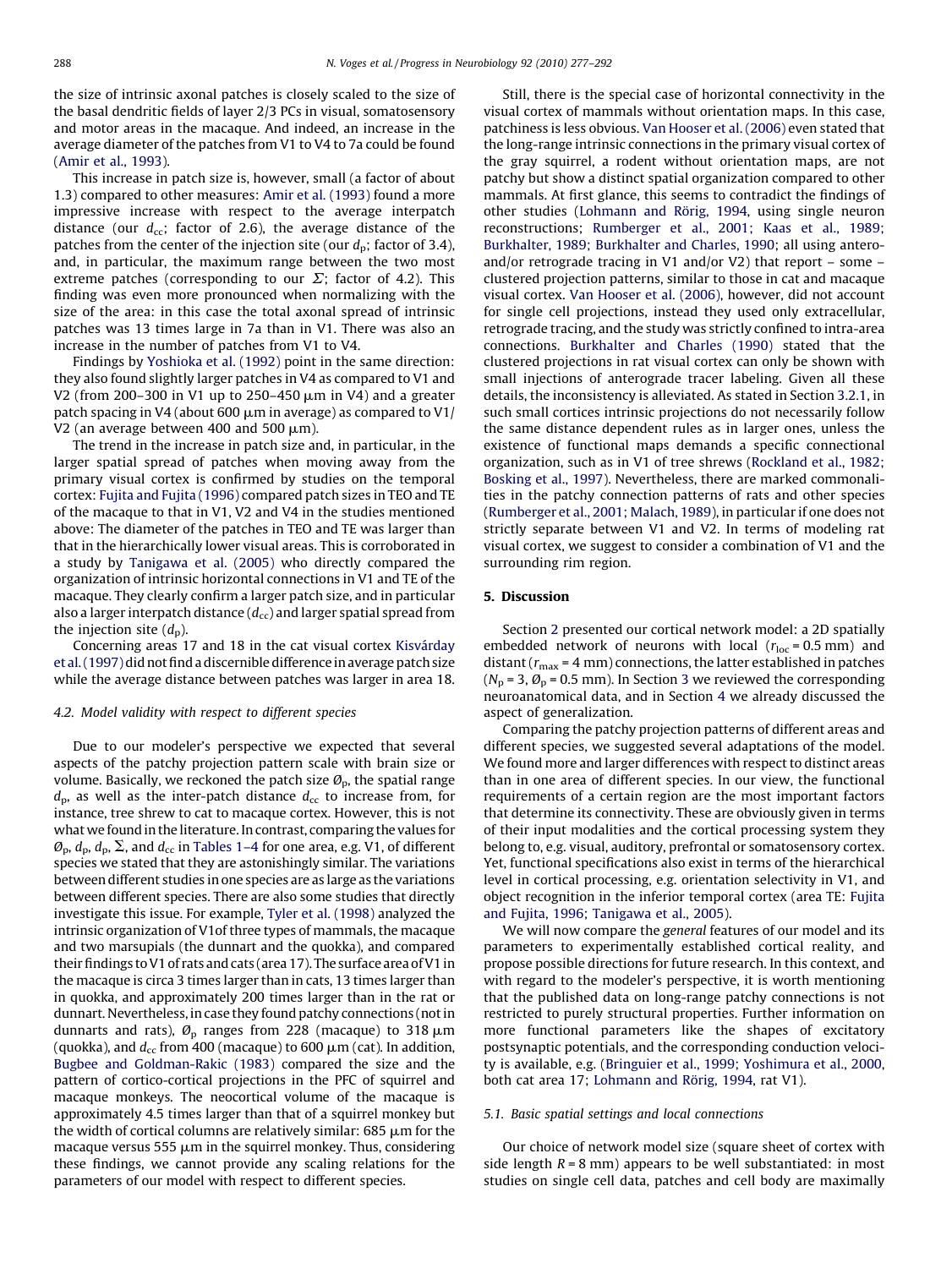$d_p \sim 2 - 4$  mm apart, in the group data  $d_p \sim 2 - 8$  mm. Since we aim to design a generalized model, our restriction of  $r_{\text{max}} = d_{\text{p}} = 4$  mm is, therefore, reasonable. Moreover, our distance dependent connectivity scheme (cf. [Fig. 2\)](#page-4-0) largely matches what is described in the literature. We have shown several examples confirming that the separate treatment of local and distant intrinsic connectivity is justified. These two systems exhibit different characteristics, in particular concerning their spatial settings and their functional aspects.

In our model, the local connectivity is restricted by the space constant  $r_{\text{loc}}$  (Section [2\)](#page-2-0). We chose a large value for this local connectivity range  $r_{\text{loc}}$  = 0.5 mm, the maximum value we found in the literature (Section [3.1\)](#page-4-0), to compensate for having selected a low density of neurons (imposed by computational constraints; see also below). In our model, local connections are established according to a circular but flat probability profile. This choice of using a constant  $p_{\text{loc}}$  for all neurons located within  $r < r_{\text{loc}}$  is a clear simplification, as in the cortex the probability for a local synapse decays monotonically with distance.

We assigned a certain percentage of the presynaptic sites of each neuron to be local. In Section [3.2.1](#page-5-0) we explained why we assume the remainder, the intrinsic distant connections, to exhibit patchy projections. These two aspects lead to a critical point concerning our choice of model parameters: In most cases, we fixed a specific value for each parameter, instead of admitting a distribution of values. Thus, rather than assigning every single PC the same percentage of local axonal connections (60%), it would be more realistic to use a distribution of values, e.g., 40–75%, from which a value is drawn for each cell. Likewise, we simplified by assuming that all distant connections are patchy (Section [3.2\)](#page-5-0), although this is not in full agreement with the – sparse – literature on this topic. At any rate, not all distant synapses are arranged in spatial clusters, individual axons can establish synaptic boutons on their way to the patches ([Amir et al., 1993; Yabuta and Callaway,](#page-13-0) 1998; Kisvá[rday et al., 1997\)](#page-13-0), in particular in the motor or somatosensory cortex (Section [4](#page-10-0)). Here, we neglected such 'en passant' synapses. The question is, how many of such synapses exist, and what are the implications of neglecting them. If the axon is myelinated, the possibility of 'en passant' synapses is limited to the nodes of Ranvier, i.e., presumably negligible. If the axon is not myelinated, though, the density of synapses along such an axon (at least in the macaque) can be as high as on its terminal ramifications ([Amir et al., 1993](#page-13-0)). Both kinds of long-range collaterals exist: in a combined light and electron microscopic study of 2 pyramidal cells in the cat visual cortex, Kisvá[rday et al. \(1986\)](#page-14-0) found the horizontally traveling axon collaterals to be myelinated. In monkey, [DeFelipe et al. \(1986\)](#page-14-0) distinguished between unmyelinated minor collaterals near the soma and myelinated major collaterals, which often show no branching within a distance of 0.8 mm. [Ghosh et al. \(1988\)](#page-14-0) stated that 'en passant' boutons occur in the local range of 0.5 mm, but not on long-range collaterals. In [Ojima et al. \(1991\)](#page-15-0) the observations were similar: at a distance larger than 0.7 mm there are less boutons 'en passant' than in the local range, whereas [Clarke et al. \(1993\)](#page-14-0) observed both, axons with and axons without boutons on their way. In view of this variability in the anatomical data, we are currently not in a position to draw a final conclusion regarding the potential importance of such more distant 'en passant' synapses.

# 5.2. Patches and single-cell data

In our model, the remote synapses of a neuron are uniformly distributed among its three patches (cf. [Fig. 4,](#page-9-0) right). Here, it would also be reasonable to incorporate some variability. For example, the number of synapses in a patch could depend on its distance to the cell body: Kisvá[rday and Eysel \(1992, cat area 17\)](#page-14-0) and [Malach](#page-15-0) [et al. \(1994, squirrel monkey V2\)](#page-15-0) observed a lower bouton density in distant patches. Likewise, [Tanigawa et al. \(2005, macaque\)](#page-15-0) show a strong (V1) or moderate (TE) decrease in labeling intensity of patches with increasing distance to the injection site, and [Wallace](#page-15-0) [et al. \(1991, cat A1\)](#page-15-0) reported small distant patches with less labelled fibers. Otherwise, the number of synapses in a patch could depend on its size, e.g. [Rockland and Virga \(1989, 1990, macaque](#page-15-0) [V1,2\)](#page-15-0) reported that large clusters showed a lower bouton density. In particular, [Binzegger et al. \(2007\)](#page-14-0) analyzed the relation between the number of patches, their sizes, and the associated bouton densities. In brief, they ranked the single-cell patches according to their bouton densities, and found that – apart from the rank 1 patch (highest bouton density, typically above or around the location of the cell body) – boutons were indeed approximately uniformly distributed among patches. The number of patches  $N_p$  tended to determine their size and bouton density, but both  $N_p$  and the total number of boutons varied considerably across neurons. Thus, cortical connectivity is remarkably heterogeneous, with several studies discussed here revealing large variations within their own results (Kisvárday et al., 1997; Buzás et al., 2006). The latter study strongly emphasizes the single cell variability compared to the population level. Therefore, a future model should be extended to take this variability into account.

Generally, our patch parameters  $N_p$ ,  $\mathcal{O}_p$  and  $d_p$  match the values given by the literature quite well. The number of patches  $N_p = 3$ agrees with the documented values for the number of single cell patches. However, instead of assuming the same value of this parameter for all neurons, it would be more adequate to draw the individual values from a suitable distribution. For the patch size we selected a diameter of 0.5 mm. This matches the restricted range of values for the group patches  $\mathcal{O}_p \sim 0.2$ –0.5 mm, but is slightly beyond the restricted range for single cell patches  $\mathcal{O}_p \sim 0.2$ -0.4 mm. For reasons discussed below we nevertheless chose the somewhat larger diameter. Once more, it would be more realistic to include a variable patch size. For the distance between the cell body and the patch center we drew values between 0.75 and 3.75 mm from a uniform distribution. One could, however, also postulate a distance dependent probability of the patch position, e.g., a Gaussian profile. Several studies on the visual cortex of cats and macaques report a decreasing number of patches with increasing distance from the injection site or cell body, respectively ([Levitt et al., 1994; Tanigawa et al., 2005; Binzegger et al., 2007\)](#page-14-0). Similarly, Buzá[s et al. \(2006, cat area 17\)](#page-14-0) and [Bosking et al. \(1997,](#page-14-0) [ferret V1\)](#page-14-0) found a distant dependent decay in the number of boutons for both, the local and long-range connectivity.

# 5.3. Patches and group data

A comparison of our grouping assumptions with the literature ([Table 1\)](#page-3-0) is difficult because – due to computational limitations – it is impossible to use a realistic neuronal density in our model. In Section [2](#page-2-0) we compared the density of neurons in our model to that in the mouse cortex. In Section [4](#page-10-0), however, we ascertained that our model rather represents cat area 17. We now compare to layer 2/3 of cat area 17: according to [Beaulieu and Colonnier \(1989\)](#page-14-0) the corresponding density is approximately 22 100 PCs/mm<sup>2</sup> (binocular part, 0.464 mm thickness). Given  $N = 100,000$  our model yields a density of 1562  $PCs/mm^2$ , i.e. more than one order of magnitude too small. While an extension to a biologically realistic, much larger network size is conceptionally straightforward, numerical simulations impose challenging computational demands ([Morri](#page-15-0)[son et al., 2005\)](#page-15-0). Hence, to compensate, we adapted some of our parameters, first, by assuming a rather large local connectivity range as explained above and, second, by somewhat overestimating the spatial extent of the group of neurons stained in extracellular tracer injections, explained as follows. To account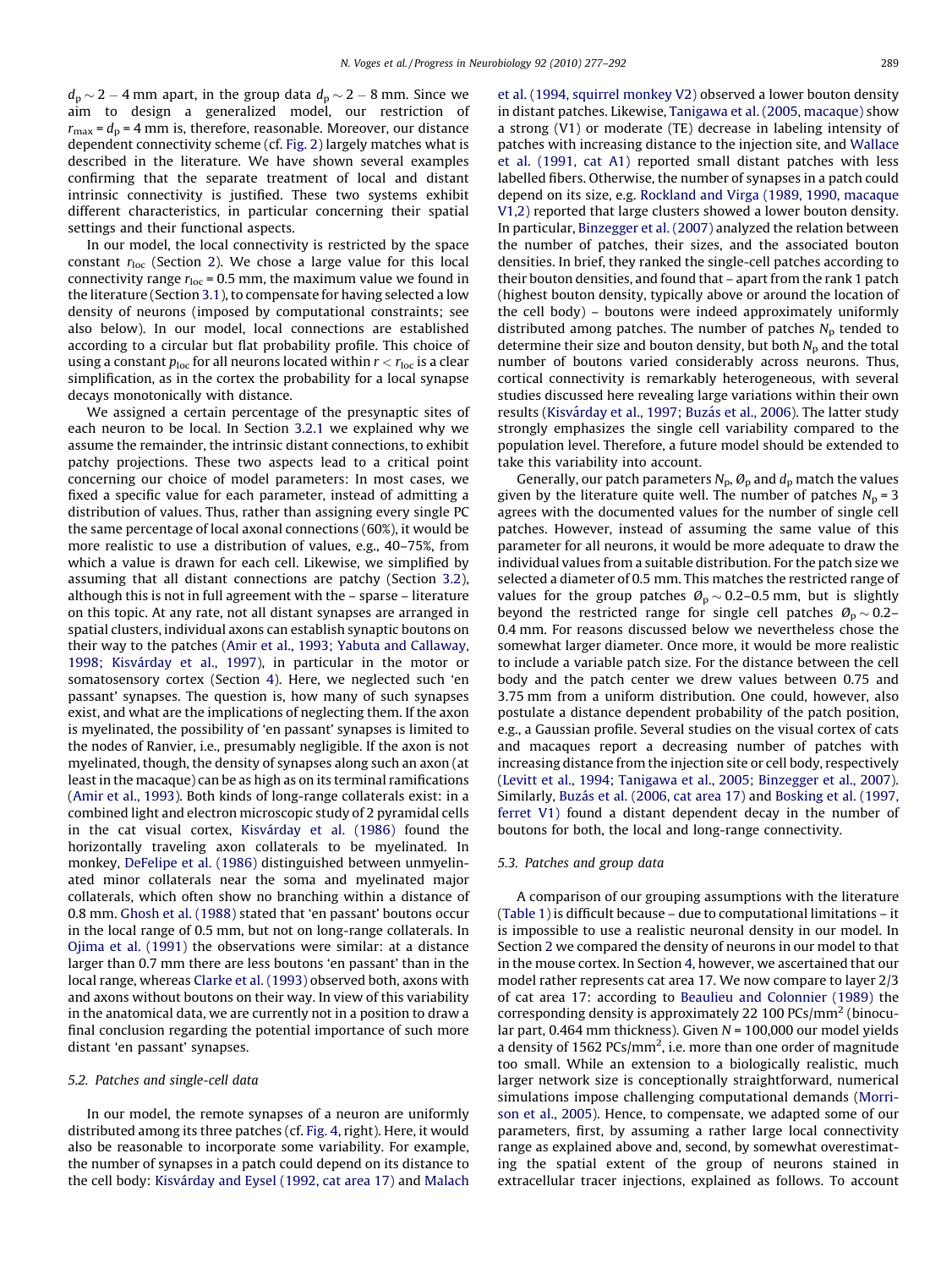<span id="page-13-0"></span>for the projection patterns of groups of neurons – as opposed to single-cell data – we considered groups of adjacent neurons located in boxes of side length  $bl = 0.5$  mm. In [Table 1](#page-3-0) the corresponding measure is the injection size  $\sigma$ , which in most publications was in the range of 0.2 up to 0.4 mm, excluding the studies analyzing explicitly the effect of larger injections. Thus, our boxes are somewhat larger (bl  $> \sigma$ ) than the typical injection size, in order to compensate for the low neuron density.

In reality, up to a few thousand neurons may have taken up the tracer at injection sites with a diameter of 0.2–0.4 mm (Schü[z et al.,](#page-15-0) [2005,](#page-15-0) for an estimate on the mouse cortex, using biotinylated dextran amine), though this number may depend on the tracer used and on brain size: considerably lower values have been reported for the cat cortex (Kisvá[rday et al., 1997](#page-14-0), using biocytin). The number of patches resulting from such extracellular injections in large brains is approximately  $N_p = 10 - 20$ . We assumed six patches per box corresponding to six patches for an extracellular injection of size bl, a bit larger than the measured size  $\sigma$ . This deviation is explained as follows: The critical point of the grouping assumptions ([Fig. 4](#page-9-0)) is the overlap in the terminal fields of single neurons. Due to the difficulties in modeling a realistic neuron density, the number of neurons per box is underestimated. Thus, it would be inappropriate to distribute their synapses to more than six patches, as this would further reduce the probability of neurons within a box targeting identical postsynaptic cells. In addition to the grouping assumptions [\(Fig. 4](#page-9-0), left), one could increase the probability for shared terminal fields by adopting the following additional rule: Instead of considering one box at a time, we could consider pairs of adjacent boxes such that, when moving from one box to the next, some number (e.g., four out of six) projection patches are shared, rather than changing all six patch positions ([Fig. 4,](#page-9-0) right, see also [Voges et al., 2010](#page-15-0)). This leads to shared terminal fields even for neurons located at a distance of more than bl = 0.5 mm apart, see Section [3.2.5](#page-9-0).

#### 5.4. What we did not include

We did not consider target selectivity, thus we will not discuss the long standing controversy of randomness versus specificity in cortical connectivity (e.g. [Yoshimura and Callaway, 2005](#page-15-0); and the special issue of the Journal of Neurocytology Vol. 31, no. 3–5, 2003). However, raising the question whether patchy pyramidal cell (PC) connections are reciprocal brings us close to this issue. For example, [Morishima and Kawaguchi \(2006\)](#page-15-0) showed that subpopulations of corticostriatal neurons in the rat frontal cortex are selectively connected to each other. Kisvá[rday et al. \(1986\)](#page-14-0) and Kisvá[rday and Eysel \(1992\)](#page-14-0) found that a pyramidal cell located within the axonal patch of another distant pyramidal cell in cat area 17 often sent, in turn, an axonal patch back to the dendritic tree of this distant pyramidal cell. Hence, they suggested a specific network of reciprocal patchy PC connections. Likewise, [Lewis et al.](#page-14-0) [\(2002\)](#page-14-0) proposed the neuroanatomical substrate for a specific network of feedforward excitation and local feedback inhibition, based on their findings that only about 50% of the local targets of PCs were other PCs, while PCs constituted more than 90% of the distant intrinsic and long-range projection targets [\(Melchitzky](#page-15-0) [et al., 2001](#page-15-0)). These authors had also evidence for the existence of monosynaptic reciprocal connections [\(Melchitzky et al., 1998\)](#page-15-0). Moreover, it is assumed that patchy projections predominantly connect domains with similar functional properties (Section [3.2.2\)](#page-6-0). Thus, there is indeed evidence for a certain amount of target selectivity in patchy PC projections, to what extent, however, remains a matter of debate.

As mentioned in Sections [2 and 3](#page-2-0) we did not consider the vertical structure of the cortex, i.e., specific connections across cortical layers. Concerning local projections, the neuroanatomical literature provides various studies on the intra- and interlaminar connectivity (e.g., [Thomson and Bannister, 2003; Bannister, 2005;](#page-15-0) [Douglas and Martin, 2004\)](#page-15-0), but regarding long-range projections, less information is available. To model intra- and interlaminar connections, however, one has to know both the source and the target layers for each long-range axon collateral. In [Tables 3 and 4,](#page-8-0) we listed the layers of the injection sites that gave rise to single axon reconstructions. Assuming a strictly lateral fiber course, source and target layer would be largely identical, and the patchy projections would predominantly occur in layers 2/3 and less often in layers 4 or 5.

Another issue, not included in the present model, concerns the white matter connections. In the macaque prefrontal cortex, [Lewis](#page-14-0) [et al. \(2002\)](#page-14-0) showed that these connections are very similar to the intrinsic ones, e.g., with respect to the number of patches and their spatial extent. Moreover, according to [Gilbert and Wiesel \(1989\)](#page-14-0) and [Burkhalter and Bernado \(1989\)](#page-14-0), there is no significant difference in the projection schemes of white matter and grey matter connections: both can be patchy in a similar way. Finally, the economy argument of minimizing cable length by invoking patchy projections would seem even more important for the long cortico-cortical projections.

# 6. Conclusions

We suggest a general model of the horizontal cortical connectivity and matched its parameters to the published neuroanatomical data. In spite of the sparseness and high variability of these data, several key characteristics and quantities differed only slightly across cortical areas and animal species. Moreover, it is straightforward to adapt the model to specific properties of any particular area. The primary remaining problem is the neuronal density: If one intends to model an 8 mm  $\times$  8 mm sheet of cortex, the number of neurons vastly exceeds current computational limits. However, it seems to be possible to adapt most of the relevant parameters in a reasonable way, without losing the key structural properties of interest.

## Acknowledgements

We thank Valentino Braitenberg and Christian Guijarro for stimulating discussions. This work was funded by a dissertation grant to N.V. from the IGPP Freiburg. Further support was received from the German Federal Ministry of Education and Research (BMBF grant 01GQ0420 to BCCN Freiburg), from the Future and Emerging Technologies (FET) program within the Seventh Framework Program for Research of the European Commission, under the FET-Open grant agreement BION (number 213219), and from the German Research Foundation (CRC 780, subproject C4).

#### References

- Amir, Y., Harel, M., Malach, R., 1993. Cortical hierarchy reflected in the organization of intrinsic connections in macaque monkey visual cortex. J. Comp. Neurol. 334, 19–46.
- Amirikian, B., 2005. A phenomenological theory of spatially structured local synaptic connectivity. PLOS Comput. Biol. 1 (11), 74–85.
- Anderson, J.C., Martin, K.A.C., 2006. Synaptic connections from cortical area V4 to V2 in macaque monkey. J. Comp. Neurol. 495, 709–721.
- Angelucci, A., Levitt, J.B., Walton, E.J.S., Hupe, J.M., Bullier, J., Lund, J.S., 2002a. Circuits for local and global signal integration in primary visual cortex. J. Neurosci. 22 (19), 8633–8646.
- Angelucci, A., Levitt, J.B., Lund, J.S., 2002b. Anatomical origins of the classical receptive field and modulatory surround field of single neurons in macaque visual cortical area V1. Prog. Brain Res. 136, 373–388.
- Angelucci, A., Bullier, J., 2003. Reaching beyond the classical receptive field of V1 neurons: horizontal or feedback axons? J. Physiol. Paris 97 (2–3), 141–154.
- Angelucci, A., Bressloff, P.C., 2006. Contribution of feedforward, lateral and feedback connections to the classical receptive field center and extra-classical receptive field surround of primate V1 neurons. Prog. Brain Res. 154, 93–120.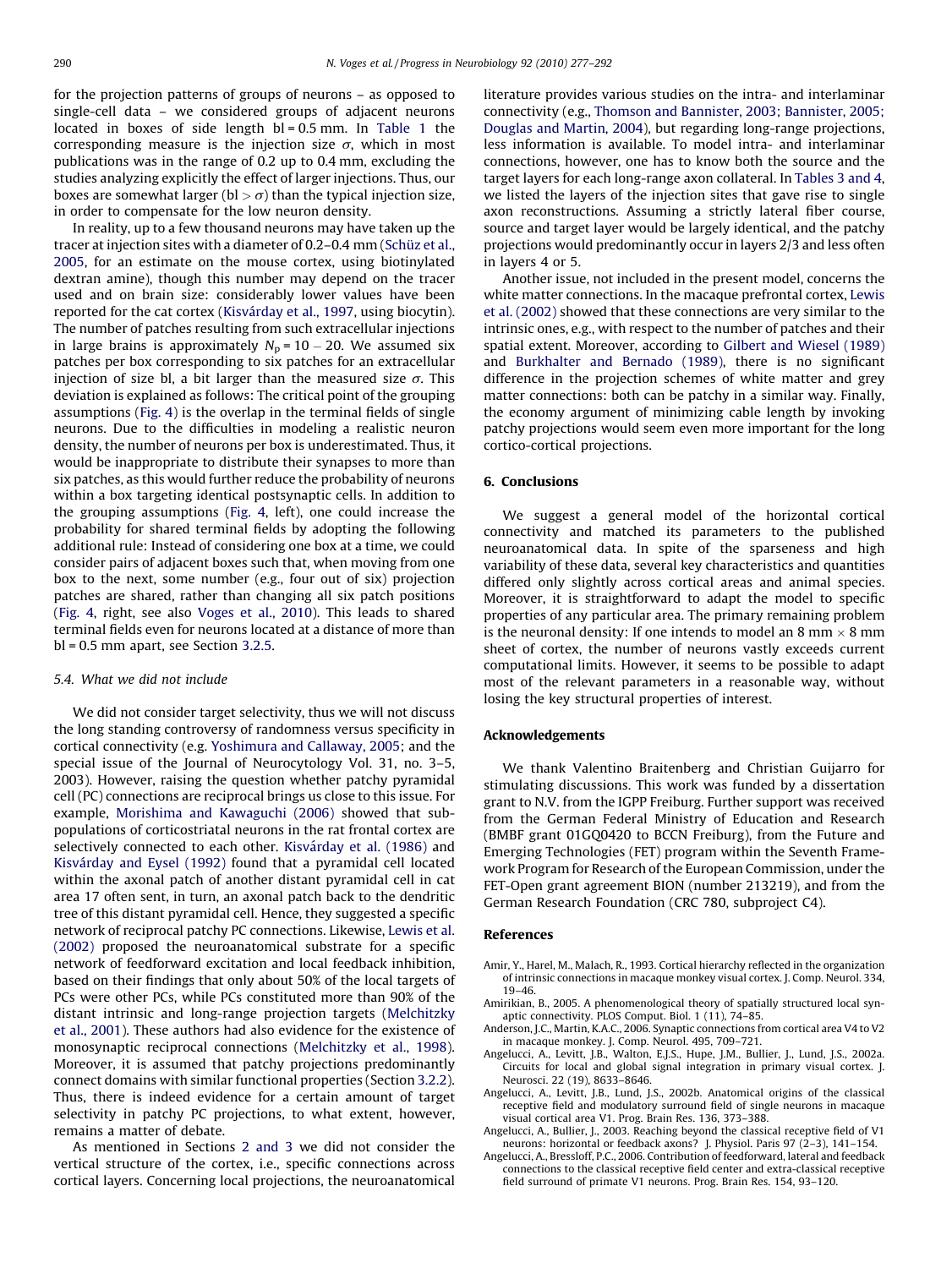- <span id="page-14-0"></span>Bannister, A.P., 2005. Inter- and intra-laminar connections of pyramidal cells in the neocortex. Neurosci. Res. 53, 95–103.
- Bassett, D.S., Bullmore, E., 2006. Small-world brain networks. Neuroscientist 12 (6), 512–523.
- Beaulieu, C., Colonnier, M., 1989. Number of neurons in individual laminae of areas  $3b$ ,  $4y$ , and  $6a\alpha$  of the cat cerebral cortex: a comparison with major visual areas. J. Comp. Neurol. 279, 228–234.
- Beaulieu, C., 1993. Numerical data on neocortical neurons in adult rat, with special reference to the GABA population. Brain Res. 609, 284–292.
- Binzegger, T., Douglas, R.J., Martin, K.A.C., 2004. A quantitative map of the circuit of cat primary visual cortex. J. Neurosci. 39 (24), 8441–8453.
- Binzegger, T., Douglas, R.J., Martin, K.A.C., 2007. Stereotypical bouton clustering of individual neurons in cat primary visual cortex. J. Neurosci. 27 (45), 12242– 12254.
- Bosking, W.H., Zhang, Y., Schofield, B., Fitzpatrick, D., 1997. Orientation selectivity and the arrangement of horizontal connections in tree shrew striate cortex. J. Neurosci. 17 (6), 2112–2127.
- Braak, H., Braak, E., 1986. Ratio of pyramidal versus non-pyramidal cells in the human frontal isocortex and changes in ratio with ageing and Alzheimer's disease. In: Swaab, D.F., Fliers, E., Mirmiran, M., Van Gool, W.A., Van Haaren, F. (Eds.), Progress in Brain Research. Elsevier, Amsterdam, pp. 185–212.
- Braitenberg, V., 2001. Brain size and number of neurons: an exercise in synthetic neuroanatomy. J. Comput. Neurosci. 10 (1), 71–77.
- Braitenberg, V., Schüz, A., 1998. Cortex: Statistics and Geometry of Neuronal Connectivity, 2nd ed. Springer-Verlag, Berlin.
- Bringuier, V., Chavane, F., Glaeser, L., Fregnac, Y., 1999. Horizontal propagation of visual activity in the synaptic integration field of area 17 neurons. Science 238, 695–698.
- Brunel, N., 2000. Dynamics of sparsely connected networks of excitatory and inhibitory spiking neurons. J. Comput. Neurosci. 8 (3), 183–208.
- Budd, J.M.L., Kisvárday, Z.F., 2001. Local lateral connectivity of inhibitory clutch cells in layer 4 of cat visual cortex (area 17). Exp. Brain Res. 140, 245–250.
- Bugbee, N.M., Goldman-Rakic, P.S., 1983. Columnar organization of corticocortical projections in Squirrel and Rhesus monkeys: similarity of column width in species differing in cortical volume. J. Comp. Neurol. 220, 355–364.
- Burkhalter, A., 1989. Intrinsic connections of rat primary visual cortex: laminar organization of axon projections. J. Comp. Neurol. 279, 171–186.
- Burkhalter, A., Bernado, K.L., 1989. Organization of corticocortical connections in human visual cortex. Proc. Natl. Acad. Sci. U.S.A. 86, 1071–1075.
- Burkhalter, A., Charles, V., 1990. Organization of local axon collaterals of efferent projection neurons in the rat visual cortex. J. Comp. Neurol. 302, 920–934.
- Buzás, P., Eysel, U.T., Kisvárday, Z.F., 1998. Functional topography of single cortical cells: an intracellular approach combined with optical imaging. Brain Res. Protocols 3, 199–208.
- Buzás, P., Kovács, K., Ferecskó, A.S., Budd, J.M.L., Eysel, U.T., Kisvárday, Z.F., 2006. Model-based analysis of excitatory lateral connections in the visual cortex. J. Comp. Neurol. 499, 861–881.
- Buzsaki, G., Geisler, C., Henze, D., Wang, X.-J., 2004. Interneuron diversity series: Circuit complexity and axon wiring economy of cortical interneurons. TINS 27  $(4)$ , 186–193
- Callaway, E.M., 2008. Transneuronal circuit tracing with neurotropic viruses. Curr. Opin. Neurobiol. 18 (6), 617–623.
- Chisum, H.J., Mooser, F., Fitzpatrick, D., 2003. Emergent properties of layer 2/3 neurons reflect the collinear arrangement of horizontal connections in tree shrew visual cortex. J. Neurosci. 23 (7), 2947–2960.
- Chklovskii, D.B., 2000. Optimal sizes of dendritic and axonal arbors in a topographic projection. J. Neurophysiol. 83, 2113–2119.
- Chklovskii, D.B., 2004. Synaptic connectivity and neuronal morphology: Two sides of the same coin. Neuron 43, 609–617.
- Chklovskii, D.B., Schikorski, T., Stevens, C.F., 2002. Wiring optimization in cortical circuits. Neuron 34, 341–347.
- Clarke, S., Ribaupierre, F.d., Rouiller, E.M., Ribaupierre, Y.d., 1993. Several neuronal and axonal types from long intrinsic connections in the cat primary auditory cortical field (AI). Anat. Embryol. 188, 117–138.
- DeFelipe, J., Conley, M., Jones, E.G., 1986. Long-range focal collateralization of axons arising from corticocortical cells in monkey sensory-motor cortex. J. Neurosci. 6 (12), 3749–3766.
- DeLosRios, P., Petermann, T., 2007. Existence, Cost and Robustness of Spatial Small-World Networks. IJBC 17 (7), 2331–2342.
- Douglas, R.J., Martin, K.A.C., 2004. Neuronal circuits of the neocortex. Annu. Rev. Neurosci. 27, 419–451.
- Elston, G.N., 2007. Specializations in pyramidal cell structure during primate evolution. In: Kaas, J.H., Preuss, T.M., (Eds.), Evolution of Nervous Systems. Elsevier, vol. 5. Oxford, Elsevier.
- Erdős, P., Rényi, A., 1959. On Random Graphs. I. Publicationes Mathematicae 6, 290–297.
- Fujita, I., Fujita, T., 1996. Intrinsic connections in the macaque inferior temporal cortex. J. Comp. Neurol. 368, 467–486.
- Gabbott, P., Somogyi, P., 1986. Quantitative distribution of GABA-immunoreactive neurons in the visual cortex (area 17) of the cat. Exp. Brain Res. 61, 323–331.
- Gabbott, P., Martin, K.A.C., Whitteridge, D., 1987. Connections between pyramidal neurons in layer 5 of cat visual cortex (area 17). J. Comp. Neurol. 259 (3), 364–381.
- Galuske, R.A.W., Schlote, W., Bratzke, H., Singer, W., 2000. Interhemispheric asymmetries of the modular structure in human temporal cortex. Science 289, 1946–1949.
- Ghosh, S., Fyffe, R.E.W., Porter, R., 1988. Morphology of neurons in area 4 gamma of the cat's cortex studied with intracellular injection of HRP. J. Comp. Neurol. 269, 290–312.
- Ghosh, S., Porter, R., 1988. Morphology of pyramidal neurons in monkey motor cortex and the synaptic actions of their intracortical axon collaterals. J. Physiol. (Lond.) 400, 593–615.
- Gilbert, C.D., Wiesel, T.N., 1983. Clustered intrinsic connections in cat visual cortex. J. Neurosci. 5, 1116–1133.
- Gilbert, C.D., Wiesel, T.N., 1989. Columnar specificity of intrinsic horizontal and corticocortical connections in cat visual cortex. J. Neurosci. 9 (7), 2432–2442.
- Gilbert, C.D., 1992. Horizontal integration and cortical dynamics. Neuron 9, 1–13. Hellwig, B., 2000. A quantitative analysis of the local connectivity between pyra-
- midal neurons in layers 2/3 of the rat visual cortex. Biol. Cybern. 82, 111–121. Hilgetag, C.-C., Burns, G.A.P.C., O'Neil, M.A., Scannel, J.W., Young, M.P., 2000. Anatomical connectivity defines the organization of clusters of cortical areas
- in the macaque monkey and cat. Philos. Trans. Roy. Soc. London 355, 91–100. Holmgren, C., Harkany, T., Zilberter, Y., 2003. Pyramidal cell communication within local networks in layer 2/3 of rat neocortex. J. Physiol. 551.1, 139–153.
- Hornung, J.-P., De Tribolet, N., 1994. Distribution of GABA-containing neurons in human frontal cortex: a quantitative immunocytochemical study. Anat. Embryol. 189, 139–145.
- Huntley, G.W., Jones, E.G., 1991. Relationship of intrinsic connections to forelimb movement representations in monkey motor cortex: a correlative anatomic physiological study. J. Neurophysiol. 66 (2), 390–413.
- Johnson, D.M.G., Illig, K.R., Behan, M., Haberly, L.B., 2000. New features of connectivity in piriform cortex visualized by intracellular injection of pyramidal cells suggest that primary olfactory cortex functions like association cortex in other sensory systems. J. Neurosci. 20 (18), 6974–6982.
- Jones, E.G., Hendry, S.H.C., DeFelipe, J., Benson, D.L., 1994. GABA Neurons and their role in activity-dependent plasticity of adult primate visual cortex. In: Peters, A., Rockland, K.S. (eds.), Cerebral Cortex, Vol. 10, Primary visual cortex in primates, pp. 61–140.
- Juliano, S.L., Friedman, D.P., Eslin, D.E., 1990. Corticocortical connections predict patches of stimulus-evoked metabolic activity in monkey somatosensory cortex. J. Comp. Neurol. 298 (1), 23–39.
- Kaas, J.H., Krubitzer, L.A., Johanson, K.L., 1989. Cortical connections of area 17 (V1) and 18 (V2) of squirrels. J. Comp. Neurol. 281, 426–446.
- Kaiser, M., Hilgetag, C.C., 2004a. Modelling the development of cortical systems networks. Neurocomputing 58–60, 297–302.
- Kaiser, M., Hilgetag, C.C., 2004b. Spatial growth of real-world networks. Phys. Rev. E 69, 036103.
- Kalisman, N., Silberberg, G., Markram, H., 2003. Deriving physical connectivity from neuronal morphology. Biol. Cybern. 88 (3), 210–218.
- Karbowski, J., 2003. How does connectivity between cortical areas depend on brain size? implications for efficient computation. J. Comput. Neurosci. 15, 347–356.
- Kisvárday, Z., Martin, K., Freund, T., Magloczky, Z., Whitteridge, D., Somogyi, P.<br>1986. Synaptic targets of HRP-filled layer III pyramidal cells in the cat striate cortex. Exp. Brain Res. 64, 541–552.
- Kisvárday, Z.F., Cowey, A., Smith, A.D., Somogyi, P., 1989. Interlaminar and lateral excitatory amino acid connections in the striate cortex of monkey. J. Neurosci. 9 (2), 667–682.
- Kisvárday, Z.F., Eysel, U.T., 1992. Cellular organization of reciprocal patchy networks in layer III of cat visual cortex (area 17). Neuroscience 46, 275–286.
- Kisvárday, Z.F., Toth, E., Rausch, M., Eysel, U.T., 1997. Orientation-specific relationship between populations of excitatory and inhibitory lateral connections in the visual cortex of the cat. Cereb. Cortex 7, 605–618.
- Kremkow, J., Kumar, A., Rotter, S., Aertsen, A., 2007. Emergence of population synchrony in a layered network of the cat visual cortex. Neurocomputing 70, 2069–2073.
- Kritzer, M.F., Goldman-Rakic, P.S., 1995. Intrinsic circuit organization of the major layers and sublayers of the dorsolateral prefrontal cortex in the Rhesus monkey. J. Comp. Neurol. 359, 131–143.
- Krone, G., Mallot, H., Palm, G., Schüz, A., 1986. Spatiotemporal receptive fields: a dynamical model derived from cortical architectonics. Proc. R. Soc. Lond. B 226, 421–444.
- Kumar, A., Rotter, S., Aertsen, A., 2008b. Conditions for propagating synchronous spiking and asynchronous firing rates in a cortical network model. J. Neurosci. 28 (20), 5268–5280.
- Kumar, A., Schrader, S., Aertsen, A., Rotter, S., 2008a. The high-conductance state of cortical networks. Neural Comput. 20 (1), 1–43.
- Levitt, J., Lund, J., 2002. Intrinsic connections in mammalian cerebral cortex. In: Schüz, A., Miller, R. (Eds.), Cortical Areas: Unity and Diversity. Taylor and Francis, pp. 133–154.
- Levitt, J.B., Yoshioka, T., Lund, J.S., 1994. Intrinsic cortical connections in macaque visual area V2: Evidence for interaction between different functional streams. J. Comp. Neurol. 342, 555–570.
- Levitt, J.B., Lewis, D.A., Yoshioka, T., Lund, J.S., 1993. Topography of pyramidal neuron intrinsic connections in macaque monkey prefontal cortex (areas 9 and 46). J. Comp. Neurol. 338, 338–360.
- Lewis, D., Melchitzky, D., Burgos, G.-G., 2002. Specificity in the functional architecture of primate prefontal cortex. J. Neurocytol. 31, 265–276.
- Lichtman, J.W., Sanes, J.R., Livet, J., 2008. A technicolor approach to the connectome. Nat. Rev. Neurosci. 9 (6), 417–422.
- Livingstone, M.S., Hubel, D.H., 1984. Specificity of intrinsic connections in primate primary visual cortex. J. Neurosci. 4 (11), 2830–2835.